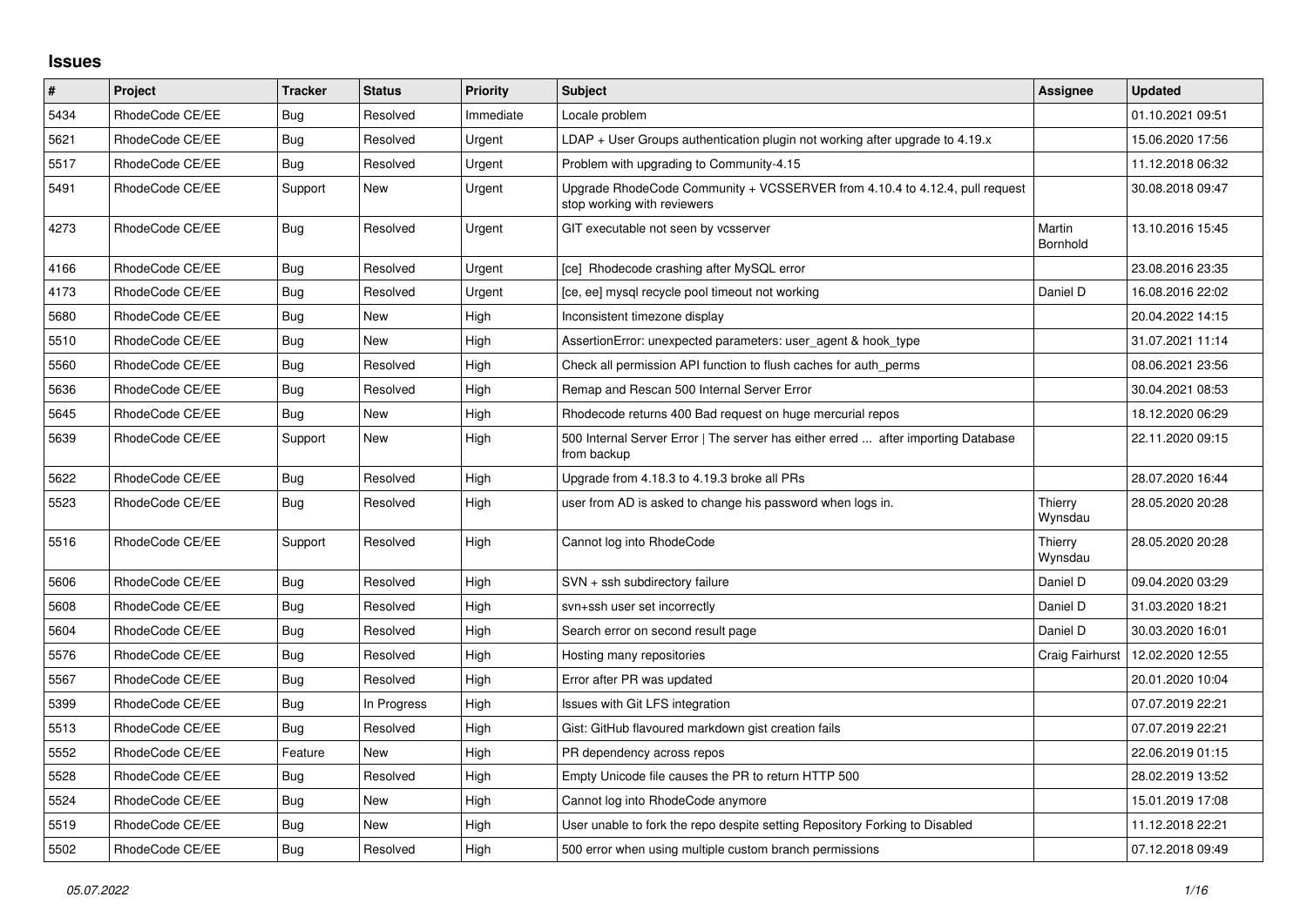| $\sharp$ | Project         | <b>Tracker</b> | <b>Status</b> | <b>Priority</b> | <b>Subject</b>                                                                                                     | <b>Assignee</b>              | <b>Updated</b>   |
|----------|-----------------|----------------|---------------|-----------------|--------------------------------------------------------------------------------------------------------------------|------------------------------|------------------|
| 5489     | RhodeCode CE/EE | Bug            | Resolved      | High            | grant_user_permission_to_repo_group API call fails to set permissions on child<br>repos                            |                              | 11.07.2018 09:57 |
| 3364     | RhodeCode CE/EE | Support        | <b>New</b>    | High            | Allow Specifying the Commit Message for Pull Request Merges                                                        |                              | 17.04.2018 21:51 |
| 5391     | RhodeCode CE/EE | Task           | Resolved      | High            | Secure Email change                                                                                                |                              | 17.04.2018 21:50 |
| 5414     | RhodeCode CE/EE | Bug            | <b>New</b>    | High            | When Opening New Pull Request, Target Revision Default Is Undesireable                                             |                              | 11.04.2018 23:20 |
| 5436     | RhodeCode CE/EE | Bug            | Resolved      | High            | Unable To Open Pull Request in 4.11.2                                                                              |                              | 14.02.2018 11:14 |
| 5433     | RhodeCode CE/EE | Bug            | Resolved      | High            | RhodeCode Community 4.11 doesn't handle HG largefiles extension                                                    |                              | 01.02.2018 20:08 |
| 5289     | RhodeCode CE/EE | Feature        | New           | High            | Ability to Upload/Replace a file using the UI                                                                      |                              | 22.09.2017 10:29 |
| 4235     | RhodeCode CE/EE | Task           | Resolved      | High            | Support GIT LFS server                                                                                             |                              | 23.03.2017 17:24 |
| 4677     | RhodeCode CE/EE | Support        | Resolved      | High            | API get_repo_refs not working?                                                                                     |                              | 19.12.2016 11:46 |
| 4304     | RhodeCode CE/EE | Bug            | Resolved      | High            | Search: Internal Server Error                                                                                      |                              | 26.11.2016 16:26 |
| 4251     | RhodeCode CE/EE | Task           | Feedback      | High            | [customer] Pull request with subrepos                                                                              | Martin<br>Bornhold           | 10.11.2016 17:52 |
| 4268     | RhodeCode CE/EE | Bug            | Resolved      | High            | [ee] default reviewers from changed lines is returning wrong values                                                | Daniel D                     | 06.10.2016 14:35 |
| 4243     | RhodeCode CE/EE | Support        | Resolved      | High            | Gist visibility update?                                                                                            | Martin<br>Bornhold           | 27.09.2016 06:40 |
| 4233     | RhodeCode CE/EE | Bug            | Resolved      | High            | slack, git push problem                                                                                            | Daniel D                     | 26.09.2016 11:56 |
| 4206     | RhodeCode CE/EE | Bug            | Resolved      | High            | Error creating SVN groups                                                                                          |                              | 15.09.2016 13:24 |
| 4199     | RhodeCode CE/EE | Bug            | Resolved      | High            | investigate: ongoing SSL problems when switching to 4.X from 3.X                                                   | Johannes<br>Bornhold         | 15.09.2016 13:14 |
| 4223     | RhodeCode CE/EE | Bug            | Resolved      | High            | [git, tags] annotated tags not appearing in UI                                                                     | Daniel D                     | 12.09.2016 06:12 |
| 4213     | RhodeCode CE/EE | Feature        | New           | High            | Embed PostgreSQL database                                                                                          | Marcin<br>Kuzminski<br>[CTO] | 03.09.2016 23:45 |
| 4184     | RhodeCode CE/EE | Bug            | Resolved      | High            | fix content INT overflow bug                                                                                       | Marcin<br>Kuzminski<br>[CTO] | 23.08.2016 10:31 |
| 4116     | RhodeCode CE/EE | <b>Bug</b>     | <b>New</b>    | High            | [ee] Starting EE or running paster commands like setup-rhodecode does not work<br>without setting LC_ALL properly. |                              | 18.08.2016 21:03 |
| 317      | Documentation   | Feature        | New           | High            | Styling                                                                                                            | <b>Brian Butler</b>          | 07.07.2016 10:10 |
| 3372     | RhodeCode CE/EE | Bug            | In Progress   | High            | [Idap, groups] Customer gets an empty list of groups                                                               | Mikhail<br>Chernykh          | 08.06.2016 11:32 |
| 5682     | RhodeCode CE/EE | Bug            | New           | Normal          | Login Page stuck until page is refreshed                                                                           |                              | 30.06.2022 20:31 |
| 4211     | RhodeCode CE/EE | Feature        | Resolved      | Normal          | [ce, ee] increase webhook flexibility                                                                              | Marcin<br>Kuzminski<br>[CTO] | 20.06.2022 10:55 |
| 5662     | RhodeCode CE/EE | Bug            | New           | Normal          | Full text search not working due to crash in whoosh                                                                |                              | 07.06.2022 08:31 |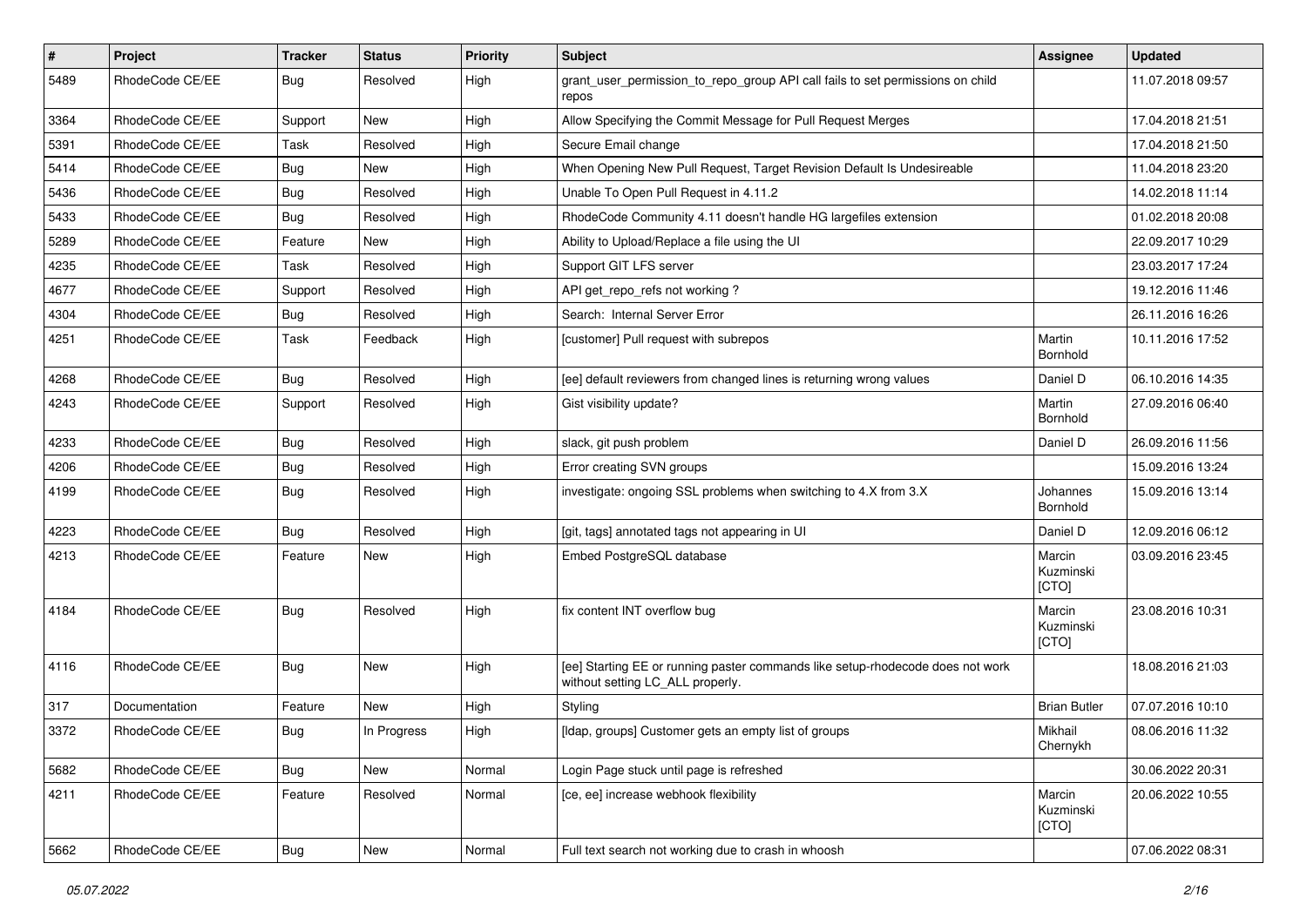| $\sharp$ | <b>Project</b>    | <b>Tracker</b> | <b>Status</b> | <b>Priority</b> | <b>Subject</b>                                                                                                                         | <b>Assignee</b>              | <b>Updated</b>   |
|----------|-------------------|----------------|---------------|-----------------|----------------------------------------------------------------------------------------------------------------------------------------|------------------------------|------------------|
| 5501     | RhodeCode Control | Bug            | New           | Normal          | rccontrol throwing rccontrol.lib.exceptions.SupervisorFailedToStart                                                                    |                              | 19.05.2022 19:32 |
| 5628     | Documentation     | <b>Bug</b>     | New           | Normal          | Problems with SSH Connection docs                                                                                                      |                              | 06.05.2022 21:14 |
| 5679     | RhodeCode CE/EE   | Bug            | New           | Normal          | Data directory continues to grow until it fills disk partition                                                                         |                              | 25.04.2022 11:42 |
| 5677     | RhodeCode CE/EE   | Support        | <b>New</b>    | Normal          | PR cross merge                                                                                                                         |                              | 28.01.2022 16:59 |
| 5672     | RhodeCode CE/EE   | <b>Bug</b>     | <b>New</b>    | Normal          | Unable to browse git repository folders with # in names                                                                                |                              | 16.12.2021 18:13 |
| 5670     | RhodeCode CE/EE   | Bug            | <b>New</b>    | Normal          | Repo-level administrators can usurp owner of repoistory                                                                                |                              | 01.12.2021 16:18 |
| 5611     | RhodeCode CE/EE   | Feature        | Resolved      | Normal          | Add information "is the pull request up to date?" in the PR page                                                                       |                              | 03.10.2021 23:24 |
| 5610     | RhodeCode CE/EE   | Bug            | Resolved      | Normal          | Files navigation looses the at= <name> marker</name>                                                                                   | Daniel D                     | 03.10.2021 23:23 |
| 5669     | RhodeCode CE/EE   | <b>Bug</b>     | Resolved      | Normal          | Mercurial commit messages doesn't show cyrillic symbols                                                                                |                              | 01.10.2021 10:39 |
| 5664     | RhodeCode CE/EE   | Bug            | New           | Normal          | Regression: When assigning permissions, cannot see own group in auto-complete<br>without special conditions                            |                              | 29.07.2021 10:49 |
| 5655     | RhodeCode CE/EE   | <b>Bug</b>     | Resolved      | Normal          | New public gist's id is always auto generated                                                                                          |                              | 01.07.2021 12:06 |
| 5656     | RhodeCode CE/EE   | Bug            | Resolved      | Normal          | Error for branch permission page                                                                                                       |                              | 30.04.2021 08:53 |
| 5652     | RhodeCode CE/EE   | Bug            | Resolved      | Normal          | Pull Requests: when title and descriptions contains character $\iint$ and () index out of<br>bound when attempting to comment/approve. |                              | 30.04.2021 08:53 |
| 5651     | RhodeCode CE/EE   | Bug            | Resolved      | Normal          | Pull requests can get stuck if the diff is too large (it was created by mistake but we<br>can't open it to delete it)                  |                              | 30.04.2021 08:53 |
| 5642     | RhodeCode CE/EE   | Feature        | Resolved      | Normal          | pull request version column in commit list                                                                                             |                              | 30.04.2021 08:53 |
| 5657     | RhodeCode CE/EE   | <b>Bug</b>     | New           | Normal          | Error in maintenance page                                                                                                              |                              | 30.03.2021 15:09 |
| 4090     | RhodeCode CE/EE   | Bug            | Resolved      | Normal          | test ticket                                                                                                                            |                              | 09.03.2021 20:39 |
| 5654     | RhodeCode CE/EE   | <b>Bug</b>     | New           | Normal          | Comment formatting broken when containing $\omega$ in a code block                                                                     |                              | 24.02.2021 12:10 |
| 5653     | RhodeCode CE/EE   | Feature        | <b>New</b>    | Normal          | Extend SSH clone to support cloning by repo id.                                                                                        | Marcin<br>Kuzminski<br>[CTO] | 17.02.2021 12:58 |
| 5638     | RhodeCode CE/EE   | Feature        | <b>New</b>    | Normal          | Add "Copy full url path" button                                                                                                        |                              | 05.02.2021 20:23 |
| 5600     | RhodeCode CE/EE   | Feature        | New           | Normal          | Change default repository landing page                                                                                                 |                              | 27.01.2021 01:04 |
| 5649     | RhodeCode CE/EE   | <b>Bug</b>     | New           | Normal          | test-file-upload                                                                                                                       |                              | 17.12.2020 23:08 |
| 5644     | RhodeCode CE/EE   | Bug            | <b>New</b>    | Normal          | PR inks to comments not working if files are collapsed                                                                                 |                              | 02.12.2020 10:42 |
| 5635     | RhodeCode CE/EE   | Feature        | Resolved      | Normal          | Remember column sorted by of the "Pull Requests You Participate In" table                                                              |                              | 30.11.2020 22:30 |
| 5641     | RhodeCode CE/EE   | Feature        | <b>New</b>    | Normal          | 'Add draft" / (x) button usability                                                                                                     |                              | 30.11.2020 20:53 |
| 5637     | RhodeCode CE/EE   | Feature        | <b>New</b>    | Normal          | Clone URL templates - add per repository/namespace                                                                                     |                              | 29.10.2020 09:38 |
| 5633     | RhodeCode CE/EE   | Bug            | Resolved      | Normal          | Moderately large pull requests fail because inefficient use of reviewer_data_json<br>column in pull requests table                     |                              | 12.10.2020 23:13 |
| 4183     | RhodeCode CE/EE   | Feature        | Resolved      | Normal          | Different roles for PR reviewers                                                                                                       | Daniel D                     | 12.10.2020 23:13 |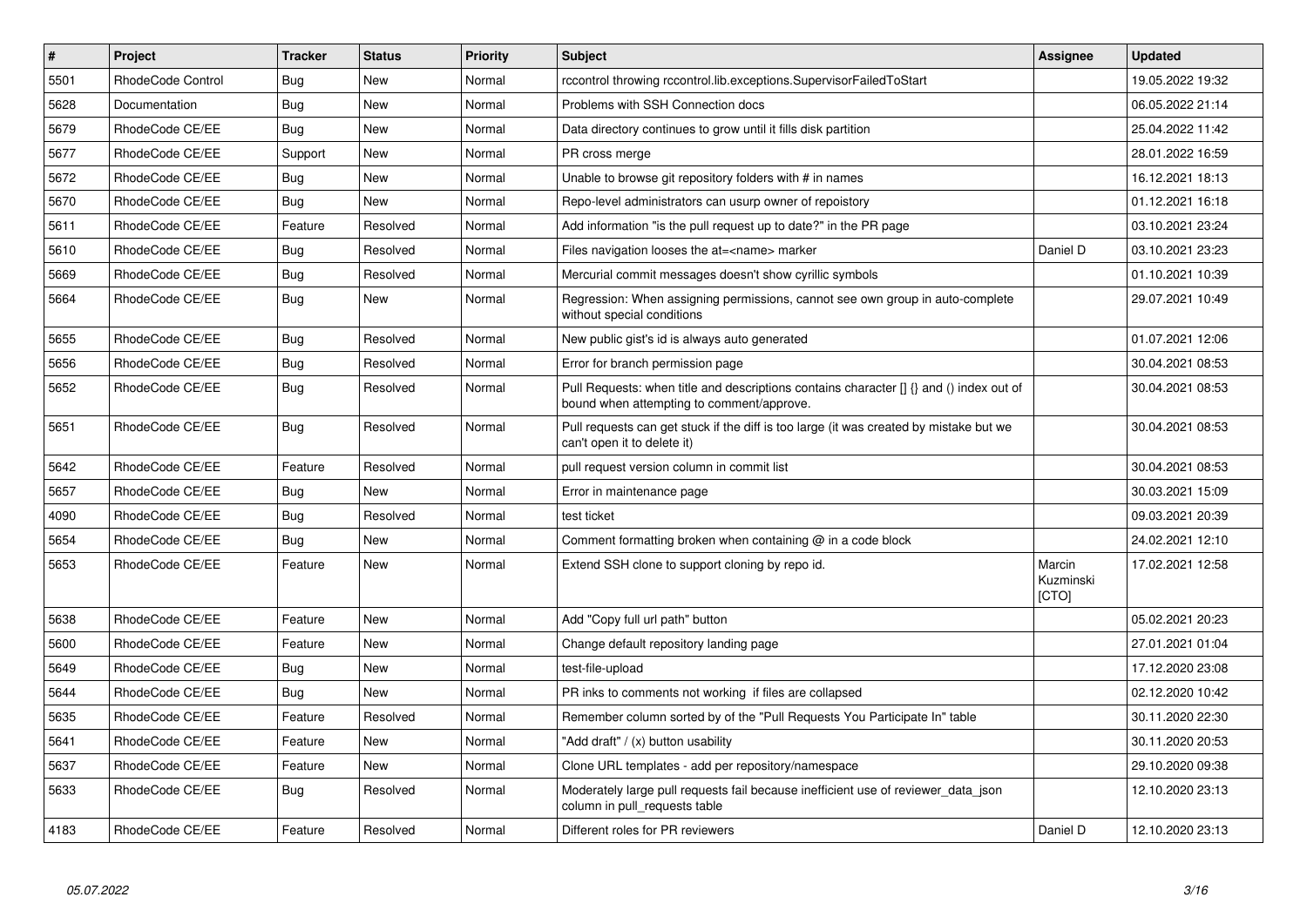| $\vert$ # | Project         | <b>Tracker</b> | <b>Status</b> | <b>Priority</b> | <b>Subject</b>                                                                                           | <b>Assignee</b> | <b>Updated</b>   |
|-----------|-----------------|----------------|---------------|-----------------|----------------------------------------------------------------------------------------------------------|-----------------|------------------|
| 5634      | RhodeCode CE/EE | <b>Bug</b>     | Resolved      | Normal          | Quick Search Toolbar bugs out if pull request contains unicode double quote<br>character "               |                 | 12.10.2020 23:13 |
| 5632      | RhodeCode CE/EE | Bug            | New           | Normal          | Missing Parent Folder for Personal Repo lacks proper handling                                            |                 | 03.08.2020 07:56 |
| 5631      | RhodeCode CE/EE | Feature        | New           | Normal          | Change target of PR                                                                                      |                 | 31.07.2020 17:05 |
| 5574      | RhodeCode CE/EE | Feature        | Resolved      | Normal          | hg: Information for external hooks                                                                       |                 | 30.07.2020 15:40 |
| 5623      | RhodeCode CE/EE | <b>Bug</b>     | Resolved      | Normal          | Credentials for remote repository URL leaking in Repository Header                                       |                 | 22.07.2020 00:47 |
| 5630      | RhodeCode CE/EE | <b>Bug</b>     | New           | Normal          | Inline comments do not follow the line of code                                                           |                 | 21.07.2020 11:25 |
| 5629      | RhodeCode CE/EE | <b>Bug</b>     | New           | Normal          | Diff truncated on small files                                                                            |                 | 21.07.2020 08:58 |
| 5531      | RhodeCode Tools | <b>Bug</b>     | New           | Normal          | rhodecode-index: default cli opts overwrite given mapping file                                           |                 | 17.07.2020 17:36 |
| 5627      | Documentation   | <b>Bug</b>     | New           | Normal          | Immediate re-run of rhodecode-index throws warnings on some repos (and suggests<br>rebuild from scratch) |                 | 02.07.2020 19:41 |
| 5626      | RhodeCode CE/EE | <b>Bug</b>     | New           | Normal          | Whoosh full-text indexing is fully indexing all repos, not recognizing forks                             |                 | 02.07.2020 19:24 |
| 5625      | Documentation   | Bug            | New           | Normal          | Feedback on RhodeCode Full-text search docs                                                              |                 | 02.07.2020 19:22 |
| 5624      | RhodeCode CE/EE | <b>Bug</b>     | New           | Normal          | Timeout when trying to test SMTP email configuration                                                     |                 | 01.07.2020 20:01 |
| 5620      | RhodeCode CE/EE | Bug            | Resolved      | Normal          | Regression of mail rendering in Thunderbird                                                              |                 | 15.06.2020 16:45 |
| 5619      | RhodeCode CE/EE | <b>Bug</b>     | Resolved      | Normal          | Setting Landing Commit to SVN Trunk results in Files tab hitting a 404                                   |                 | 04.06.2020 23:51 |
| 5601      | RhodeCode CE/EE | Feature        | Resolved      | Normal          | Default navigation should be by branch name not commit id                                                |                 | 04.06.2020 23:51 |
| 5590      | RhodeCode CE/EE | <b>Bug</b>     | New           | Normal          | Pull Request creation takes 2 minutes                                                                    |                 | 28.05.2020 20:48 |
| 5555      | RhodeCode CE/EE | <b>Bug</b>     | Resolved      | Normal          | Making Repository Public does not update the Default User Permissions                                    |                 | 28.05.2020 20:26 |
| 5594      | RhodeCode CE/EE | <b>Bug</b>     | Resolved      | Normal          | Credentials in Repository Settings for Pull requests are exposed                                         |                 | 28.05.2020 20:25 |
| 5618      | RhodeCode CE/EE | Support        | New           | Normal          | Getting HTTP 502 Bad Gateway when trying to push (or clone) on a slow network                            |                 | 27.05.2020 21:56 |
| 5561      | RhodeCode CE/EE | <b>Bug</b>     | Resolved      | Normal          | PR diff doesn't update when target changes                                                               |                 | 21.05.2020 11:53 |
| 5617      | RhodeCode CE/EE | Feature        | New           | Normal          | Allow PRs to non-head bookmarks                                                                          |                 | 20.05.2020 12:25 |
| 5615      | RhodeCode CE/EE | Feature        | Resolved      | Normal          | Misleading message in PR diff view "File was deleted in this version"                                    | Daniel D        | 23.04.2020 17:40 |
| 5614      | RhodeCode CE/EE | Feature        | Resolved      | Normal          | Show context function name in hg diffs                                                                   |                 | 23.04.2020 13:43 |
| 5583      | RhodeCode CE/EE | Feature        | Resolved      | Normal          | rcextensions hook for pull request comment                                                               |                 | 23.04.2020 13:42 |
| 5596      | RhodeCode CE/EE | <b>Bug</b>     | Resolved      | Normal          | Pull Request duplicated after description edit                                                           |                 | 14.04.2020 13:28 |
| 5599      | RhodeCode CE/EE | Bug            | Resolved      | Normal          | SVN navigation to trunk fails                                                                            | Daniel D        | 04.04.2020 11:21 |
| 5609      | RhodeCode CE/EE | Support        | Resolved      | Normal          | Change git diff algorithm                                                                                |                 | 31.03.2020 22:08 |
| 5605      | RhodeCode CE/EE | Bug            | Resolved      | Normal          | Cannot set subversion compatibility to 1.10                                                              |                 | 30.03.2020 17:27 |
| 5602      | RhodeCode CE/EE | Feature        | Resolved      | Normal          | Copy full path only copies partial                                                                       | Daniel D        | 30.03.2020 16:04 |
| 5603      | RhodeCode CE/EE | Feature        | Resolved      | Normal          | Code search - highlight matching search terms                                                            |                 | 30.03.2020 11:16 |
| 5585      | RhodeCode CE/EE | Feature        | Resolved      | Normal          | Minimize downtime on rccontrol upgrade                                                                   |                 | 27.03.2020 09:45 |
| 5595      | RhodeCode CE/EE | Feature        | New           | Normal          | Group code review mail notification                                                                      |                 | 03.03.2020 10:17 |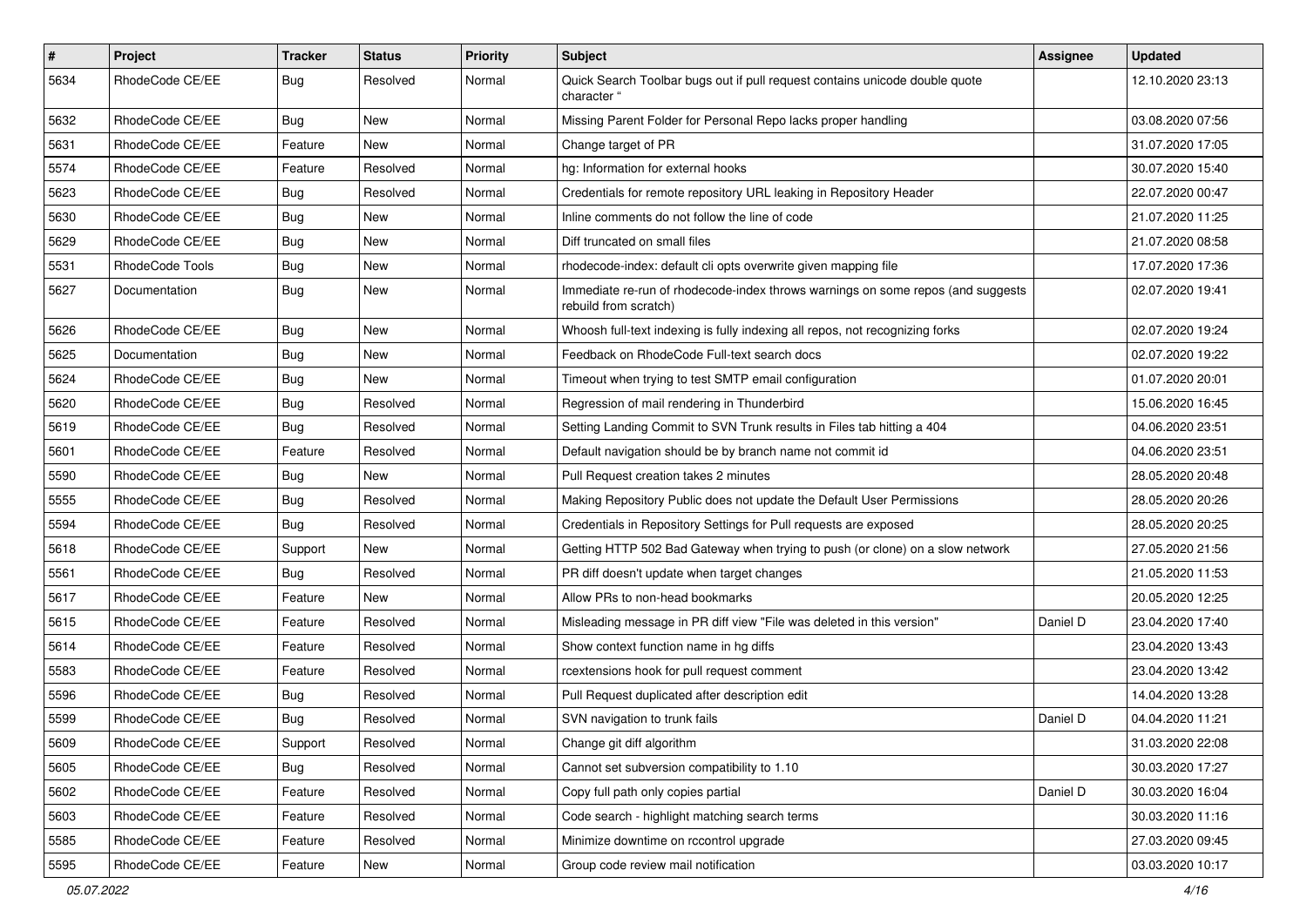| $\#$ | Project           | Tracker    | <b>Status</b> | <b>Priority</b> | Subject                                                                                                           | Assignee            | <b>Updated</b>   |
|------|-------------------|------------|---------------|-----------------|-------------------------------------------------------------------------------------------------------------------|---------------------|------------------|
| 3981 | RhodeCode CE/EE   | Feature    | Resolved      | Normal          | Add cloud hosting like Gitlab, GitHub                                                                             |                     | 02.03.2020 09:14 |
| 5593 | RhodeCode CE/EE   | Support    | <b>New</b>    | Normal          | <b>SSH</b> connections                                                                                            |                     | 17.02.2020 16:18 |
| 5591 | Documentation     | Support    | New           | Normal          | documentation typo                                                                                                |                     | 04.02.2020 19:43 |
| 5587 | RhodeCode CE/EE   | Bug        | Resolved      | Normal          | Broken metatags in 4.18.1                                                                                         | <b>Marcin Lulek</b> | 29.01.2020 11:46 |
| 5586 | RhodeCode CE/EE   | Feature    | <b>New</b>    | Normal          | @mention should be a link                                                                                         |                     | 29.01.2020 11:46 |
| 5581 | RhodeCode CE/EE   | Feature    | Resolved      | Normal          | expose `send email` option in the HTTP API, for `comment commit` and<br>`comment_pull_request`                    | Daniel D            | 29.01.2020 11:46 |
| 5588 | RhodeCode CE/EE   | Bug        | New           | Normal          | wrong rendering of issue tracker pattern                                                                          |                     | 29.01.2020 11:24 |
| 5584 | RhodeCode CE/EE   | Feature    | New           | Normal          | "update pull request link" message on vcs client                                                                  |                     | 23.01.2020 10:32 |
| 5229 | RhodeCode CE/EE   | Task       | Resolved      | Normal          | add support for https://clipboardjs.com/                                                                          |                     | 21.01.2020 02:19 |
| 5469 | RhodeCode CE/EE   | Feature    | Resolved      | Normal          | elastisearch > 2.x not supported ?                                                                                |                     | 21.01.2020 02:19 |
| 5518 | RhodeCode CE/EE   | <b>Bug</b> | Resolved      | Normal          | Zero-sized files in /rhodecode/config/rcextensions/examples                                                       |                     | 21.01.2020 02:18 |
| 5368 | RhodeCode CE/EE   | Feature    | Resolved      | Normal          | Mercurial: Close branch before merging it                                                                         | Mathieu Cantin      | 21.01.2020 02:11 |
| 5272 | RhodeCode CE/EE   | Feature    | Resolved      | Normal          | Pull Request checklist                                                                                            |                     | 21.01.2020 02:09 |
| 5554 | RhodeCode CE/EE   | Support    | Resolved      | Normal          | How to increase number of commits shown in pagination on dashboard and<br>changelog                               |                     | 21.01.2020 02:08 |
| 5569 | RhodeCode CE/EE   | Bug        | Resolved      | Normal          | SshWrapper error                                                                                                  |                     | 21.01.2020 02:02 |
| 5579 | RhodeCode CE/EE   | Bug        | Resolved      | Normal          | JS bug when a commit message can be parsed as a number                                                            | Daniel D            | 20.01.2020 10:04 |
| 5573 | RhodeCode CE/EE   | <b>Bug</b> | Resolved      | Normal          | Wrong notification Base Url for Email-Integrations                                                                |                     | 16.01.2020 08:53 |
| 5582 | RhodeCode Control | Feature    | New           | Normal          | Add the version number of a PR in the HTTP API                                                                    |                     | 15.01.2020 10:45 |
| 5556 | RhodeCode CE/EE   | <b>Bug</b> | New           | Normal          | After upgrade RhodeCode Enterprise, pull request via API adds repo owner as<br>default reviewer                   |                     | 01.01.2020 13:09 |
| 5200 | RhodeCode CE/EE   | Task       | <b>New</b>    | Normal          | investigate search improvements                                                                                   |                     | 16.12.2019 16:04 |
| 5541 | RhodeCode CE/EE   | Support    | New           | Normal          | <b>SVN Settings: Repository Patterns</b>                                                                          |                     | 16.12.2019 15:35 |
| 5557 | RhodeCode CE/EE   | <b>Bug</b> | Resolved      | Normal          | Consider removing slashes from the RSS feed names                                                                 |                     | 31.10.2019 19:54 |
| 5571 | RhodeCode CE/EE   | <b>Bug</b> | Resolved      | Normal          | redmine does not work with firefox any more                                                                       |                     | 25.10.2019 12:38 |
| 5570 | RhodeCode CE/EE   | <b>Bug</b> | New           | Normal          | Remap repositories always fail in RhodeCode community                                                             |                     | 04.10.2019 14:50 |
| 5507 | RhodeCode CE/EE   | <b>Bug</b> | Resolved      | Normal          | Markdown rendering needs improvement                                                                              |                     | 15.08.2019 15:40 |
| 5553 | RhodeCode CE/EE   | <b>Bug</b> | New           | Normal          | Exceptions Tracker - Exception ID: 140095575901360 after upgrade to the lastes<br>version                         | Thierry<br>Wynsdau  | 10.07.2019 10:33 |
| 5548 | RhodeCode CE/EE   | Feature    | New           | Normal          | Initial Search API                                                                                                | Peter Colledge      | 07.07.2019 22:21 |
| 5559 | RhodeCode CE/EE   | <b>Bug</b> | New           | Normal          | Timezone handling issue on repos list                                                                             |                     | 07.07.2019 22:19 |
| 5551 | Documentation     | <b>Bug</b> | New           | Normal          | Mention LargeFile and LFS in the Backup page                                                                      |                     | 21.04.2019 20:58 |
| 5550 | RhodeCode CE/EE   | Bug        | New           | Normal          | 500 Internal Server Error   The server has either erred or is incapable of performing<br>the requested operation. |                     | 18.04.2019 17:12 |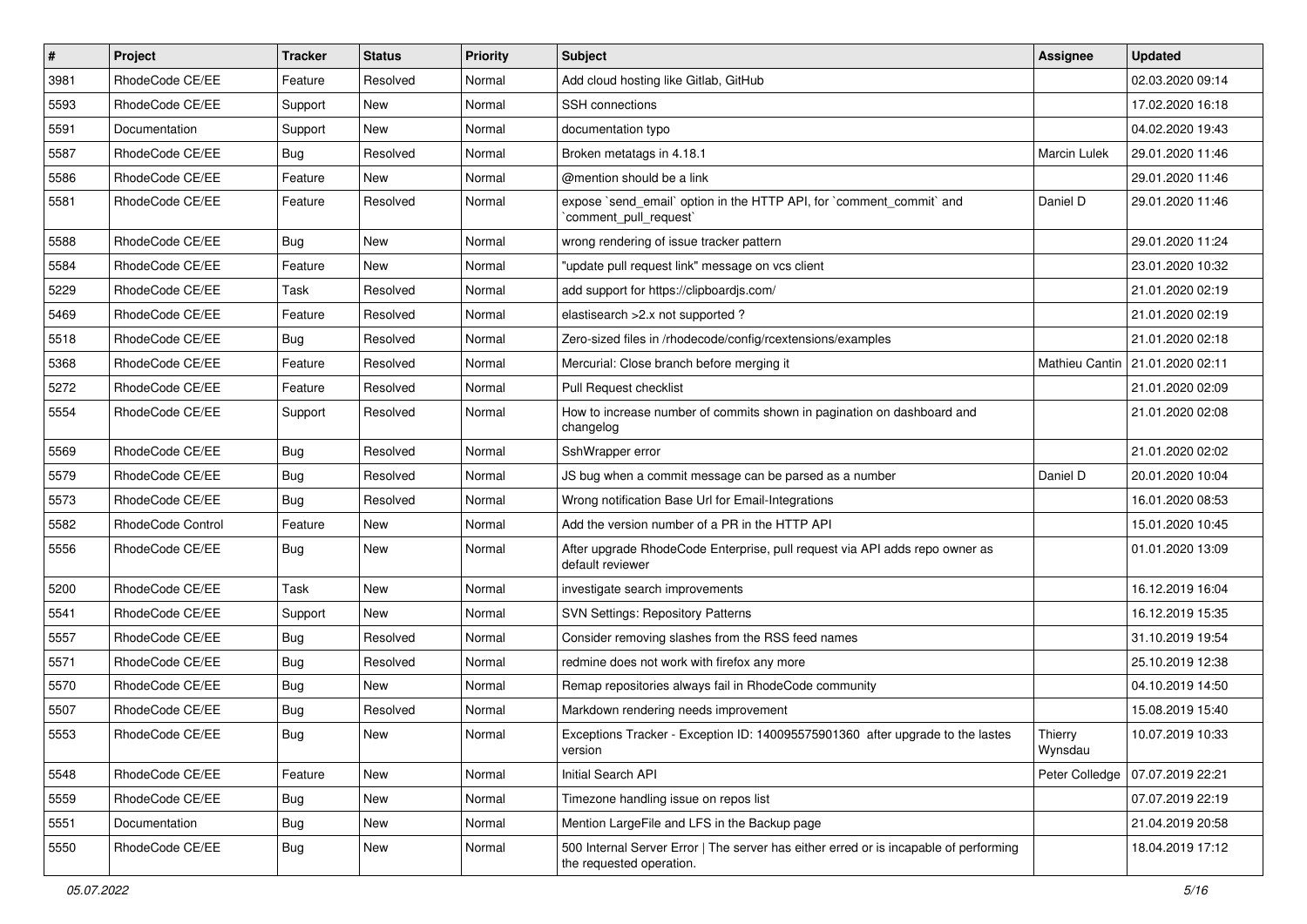| $\vert$ # | Project           | Tracker    | <b>Status</b> | <b>Priority</b> | Subject                                                                                                                           | Assignee | <b>Updated</b>   |
|-----------|-------------------|------------|---------------|-----------------|-----------------------------------------------------------------------------------------------------------------------------------|----------|------------------|
| 5395      | RhodeCode CE/EE   | Support    | Resolved      | Normal          | Svn protocols and performance                                                                                                     |          | 04.04.2019 18:08 |
| 5494      | RhodeCode CE/EE   | <b>Bug</b> | <b>New</b>    | Normal          | rccontrol's python package management causes slow VCS SSH                                                                         |          | 02.04.2019 11:56 |
| 5546      | RhodeCode CE/EE   | Support    | Resolved      | Normal          | experiments with mercurial 4.9                                                                                                    |          | 26.03.2019 09:23 |
| 5547      | RhodeCode CE/EE   | Bug        | New           | Normal          | UI not consistent between Firefox and Chrome                                                                                      |          | 01.03.2019 23:35 |
| 5537      | RhodeCode CE/EE   | Task       | Resolved      | Normal          | Add owner to create_pull_request API                                                                                              |          | 28.02.2019 13:52 |
| 5490      | RhodeCode CE/EE   | <b>Bug</b> | Resolved      | Normal          | Changes to repo group permissions via API are not audit logged                                                                    |          | 28.02.2019 13:52 |
| 5520      | RhodeCode CE/EE   | Feature    | Resolved      | Normal          | Show the head commits shas when the merge is prevented due to multiple heads                                                      |          | 28.02.2019 13:52 |
| 5521      | RhodeCode CE/EE   | <b>Bug</b> | Resolved      | Normal          | Proxing SVN http requests does not work when using prefix for rhodecode.                                                          |          | 28.02.2019 13:52 |
| 5515      | RhodeCode CE/EE   | <b>Bug</b> | Resolved      | Normal          | PR default reviewer is incorrect                                                                                                  |          | 28.02.2019 13:52 |
| 5545      | RhodeCode CE/EE   | <b>Bug</b> | New           | Normal          | Merge commit to contain the username/reponame of the origin                                                                       |          | 28.02.2019 13:46 |
| 5544      | RhodeCode CE/EE   | Support    | Resolved      | Normal          | Use of authentication token with LDAP account results in account lockout when max<br>bad password attempts are configured in LDAP |          | 27.02.2019 10:09 |
| 5543      | RhodeCode CE/EE   | Feature    | <b>New</b>    | Normal          | Repo API should have equivalent get_repo_audit_logs() to User API call<br>get_user_audit_logs()                                   |          | 26.02.2019 12:22 |
| 5540      | RhodeCode CE/EE   | <b>Bug</b> | <b>New</b>    | Normal          | Rhode Code 4.15.2 VCS Caching(?) behaviour                                                                                        |          | 25.02.2019 17:01 |
| 5538      | RhodeCode CE/EE   | <b>Bug</b> | New           | Normal          | internal server error (UnicodeDecodeError) during rhodecode-index request                                                         |          | 20.02.2019 14:43 |
| 5534      | RhodeCode Control | Feature    | New           | Normal          | extract/preload subcommand                                                                                                        |          | 14.02.2019 14:45 |
| 5533      | RhodeCode Control | Feature    | In Progress   | Normal          | Support busybox tar                                                                                                               |          | 09.02.2019 22:09 |
| 5535      | RhodeCode Control | <b>Bug</b> | New           | Normal          | improper rollback on upgrade failure                                                                                              |          | 09.02.2019 21:12 |
| 5530      | RhodeCode CE/EE   | Bug        | Resolved      | Normal          | Email integration has incorrect url                                                                                               |          | 09.02.2019 10:33 |
| 5529      | Documentation     | Support    | New           | Normal          | Documentation does not detail watched repositories                                                                                |          | 07.02.2019 00:16 |
| 5527      | RhodeCode CE/EE   | Support    | New           | Normal          | API: expose human readable failure reason                                                                                         |          | 30.01.2019 17:43 |
| 5505      | RhodeCode CE/EE   | Bug        | Resolved      | Normal          | Notification emails from RhodeCode is garbled in Outlook 2016 web client                                                          |          | 07.12.2018 09:49 |
| 5509      | RhodeCode CE/EE   | Bug        | New           | Normal          | Remove `!important attributes` from UI elements                                                                                   |          | 07.12.2018 07:40 |
| 5511      | RhodeCode CE/EE   | Feature    | New           | Normal          | New feature to synchronize the fork with the remote repo from the summary page                                                    |          | 13.11.2018 01:23 |
| 5512      | RhodeCode CE/EE   | <b>Bug</b> | New           | Normal          | Show commit phase in summary view                                                                                                 |          | 09.11.2018 21:37 |
| 5503      | RhodeCode CE/EE   | Support    | New           | Normal          | failed to upgrade to 4.13.3                                                                                                       |          | 06.11.2018 18:28 |
| 5482      | RhodeCode CE/EE   | <b>Bug</b> | Resolved      | Normal          | Changing a repo's 'Remote pull uri' in its Settings fails with 'No repo type specified'                                           |          | 31.10.2018 08:37 |
| 5297      | RhodeCode CE/EE   | <b>Bug</b> | Resolved      | Normal          | Locale fails on a SuSE system                                                                                                     |          | 31.10.2018 08:36 |
| 5304      | RhodeCode CE/EE   | <b>Bug</b> | Resolved      | Normal          | Email template not correct                                                                                                        |          | 31.10.2018 08:36 |
| 5506      | RhodeCode CE/EE   | Bug        | New           | Normal          | Web UI fonts are not looking good and is difficult to read for people with low vision                                             |          | 26.10.2018 09:38 |
| 5504      | RhodeCode CE/EE   | Feature    | New           | Normal          | Buttons to copy commit hash and to expand the commit message in the repo<br>summary view                                          |          | 26.10.2018 00:59 |
| 5500      | RhodeCode CE/EE   | <b>Bug</b> | New           | Normal          | How to enable/set "RC_SKIP_HOOKS" to disable svn hooks?                                                                           |          | 02.10.2018 07:45 |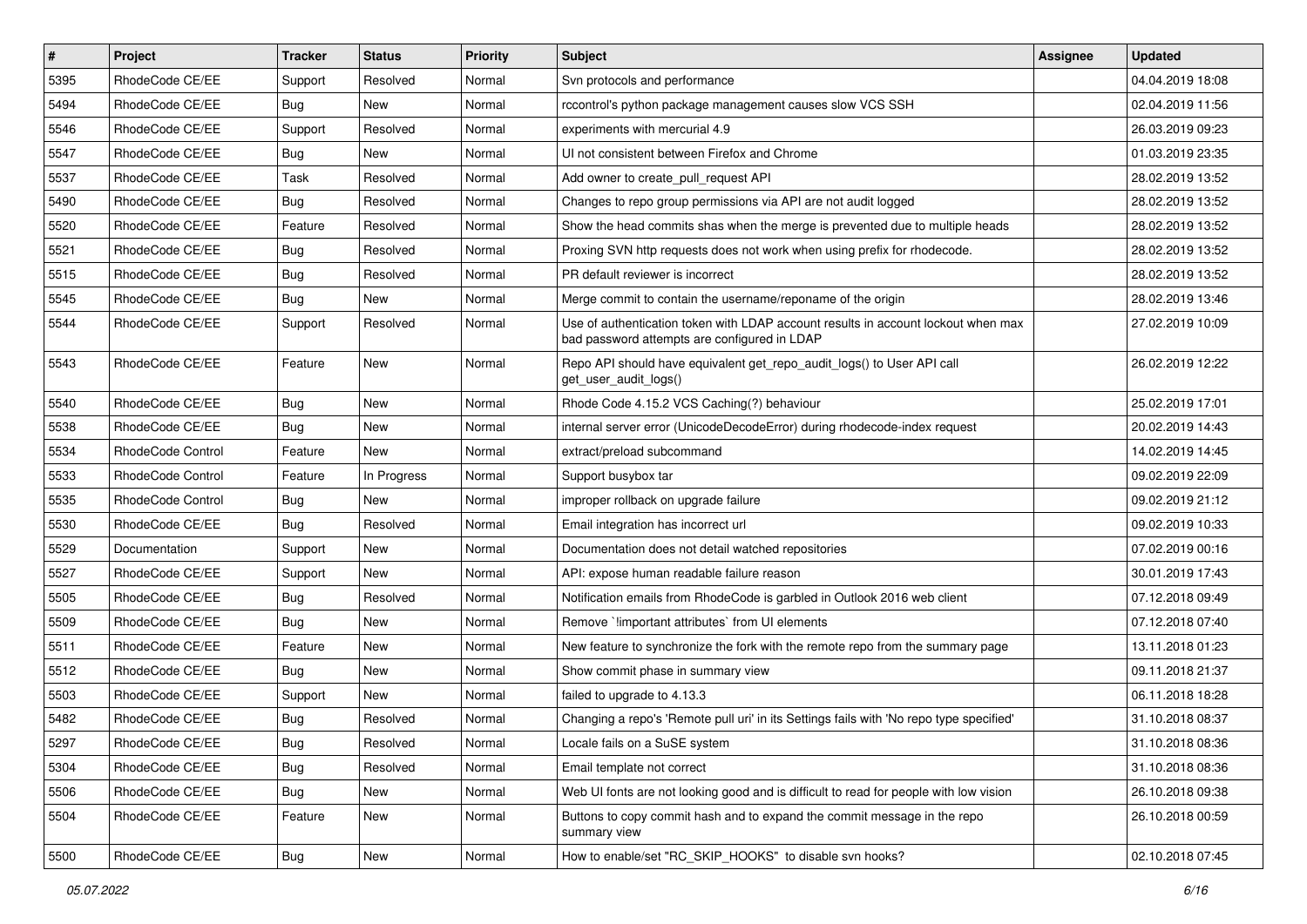| $\overline{\boldsymbol{H}}$ | Project         | <b>Tracker</b> | <b>Status</b> | <b>Priority</b> | <b>Subject</b>                                                                  | <b>Assignee</b>                | <b>Updated</b>   |
|-----------------------------|-----------------|----------------|---------------|-----------------|---------------------------------------------------------------------------------|--------------------------------|------------------|
| 5499                        | RhodeCode CE/EE | Support        | New           | Normal          | ERROR [celery.worker.consumer.consumer] consumer: Cannot connect                |                                | 11.09.2018 08:39 |
| 5495                        | RhodeCode CE/EE | Support        | <b>New</b>    | Normal          | Idap to crowd users groups sync source                                          |                                | 10.09.2018 22:09 |
| 5497                        | RhodeCode CE/EE | Support        | <b>New</b>    | Normal          | hg push hangs                                                                   |                                | 30.08.2018 22:15 |
| 4044                        | RhodeCode CE/EE | Feature        | Resolved      | Normal          | <b>Branch permissions</b>                                                       |                                | 30.08.2018 09:48 |
| 5468                        | RhodeCode CE/EE | Support        | <b>New</b>    | Normal          | Check logic for updating last commit for repository groups                      |                                | 30.08.2018 09:47 |
| 5461                        | RhodeCode CE/EE | Bug            | Resolved      | Normal          | Changes to user group permissions via API are not audit logged                  |                                | 30.08.2018 09:47 |
| 5496                        | RhodeCode CE/EE | Support        | <b>New</b>    | Normal          | database migration 4.11.6 mysql to 4.12.4 postgres                              |                                | 27.08.2018 21:17 |
| 5492                        | RhodeCode CE/EE | Bug            | New           | Normal          | VCSServer + SVN 1.10                                                            |                                | 26.07.2018 15:01 |
| 5450                        | RhodeCode Tools | Bug            | <b>New</b>    | Normal          | rhodecode-api get license info no longer works                                  |                                | 17.07.2018 15:01 |
| 5462                        | RhodeCode CE/EE | Bug            | <b>New</b>    | Normal          | create repo api fails with celery enabled                                       |                                | 10.07.2018 17:49 |
| 5484                        | RhodeCode CE/EE | Support        | <b>New</b>    | Normal          | Setting up ssh, remote hg not found                                             |                                | 06.07.2018 23:41 |
| 5187                        | RhodeCode CE/EE | Feature        | Resolved      | Normal          | changelog dynamic loading of commits                                            |                                | 12.06.2018 12:31 |
| 4089                        | RhodeCode CE/EE | <b>Bug</b>     | Resolved      | Normal          | svn repository does not exist                                                   |                                | 12.06.2018 12:29 |
| 5475                        | RhodeCode CE/EE | Bug            | <b>New</b>    | Normal          | Unable to locate user in OpenLDAP directory via Idaps                           |                                | 08.06.2018 20:06 |
| 5471                        | RhodeCode CE/EE | Bug            | New           | Normal          | Webhook integration failing: need more than 3 values to unpack                  |                                | 01.06.2018 02:26 |
| 5444                        | RhodeCode CE/EE | Bug            | Resolved      | Normal          | Error while creating a pull request on a Mercurial repository                   |                                | 17.04.2018 22:29 |
| 4074                        | RhodeCode CE/EE | Feature        | <b>New</b>    | Normal          | Edit review comment                                                             | <b>Bartłomiej</b><br>Wołyńczyk | 17.04.2018 21:51 |
| 5270                        | RhodeCode CE/EE | Task           | New           | Normal          | Comments updates                                                                | Bartłomiej<br>Wołyńczyk        | 17.04.2018 21:51 |
| 4290                        | RhodeCode CE/EE | Task           | <b>New</b>    | Normal          | Allow to transplant the review status to merged commits                         |                                | 17.04.2018 21:50 |
| 4109                        | RhodeCode CE/EE | Bug            | New           | Normal          | [files] The "switch to commit" widget is broken after using browser back button |                                | 17.04.2018 21:50 |
| 4045                        | RhodeCode CE/EE | Task           | <b>New</b>    | Normal          | File permissions                                                                |                                | 17.04.2018 21:49 |
| 4120                        | RhodeCode CE/EE | Task           | New           | Normal          | [ce] replace get_repo_nodes api                                                 | Daniel D                       | 17.04.2018 21:49 |
| 5457                        | RhodeCode CE/EE | <b>Bug</b>     | Resolved      | Normal          | Internal server error on full-text search settings page with Elasticsearch      |                                | 16.04.2018 09:08 |
| 5371                        | RhodeCode CE/EE | Bug            | New           | Normal          | Comment times in Pull Requests are off by 1 day                                 |                                | 10.04.2018 15:11 |
| 5412                        | RhodeCode CE/EE | Bug            | Resolved      | Normal          | Webhook for "pullrequest commented" event returns incomplete data               |                                | 27.02.2018 18:00 |
| 5326                        | RhodeCode CE/EE | Task           | Resolved      | Normal          | Public usergroup profile                                                        | Bartłomiej<br>Wołyńczyk        | 22.02.2018 15:44 |
| 2844                        | RhodeCode CE/EE | Task           | New           | Normal          | Update Bcrypt to a maintained version                                           |                                | 17.02.2018 20:37 |
| 5386                        | RhodeCode CE/EE | Task           | Resolved      | Normal          | Increase security for Email Change                                              | Marcin<br>Kuzminski<br>[CTO]   | 17.02.2018 17:29 |
| 4246                        | RhodeCode CE/EE | Task           | <b>New</b>    | Normal          | [ce, ee, vcs, git] add tests for annotated git tags                             | Daniel D                       | 13.02.2018 18:03 |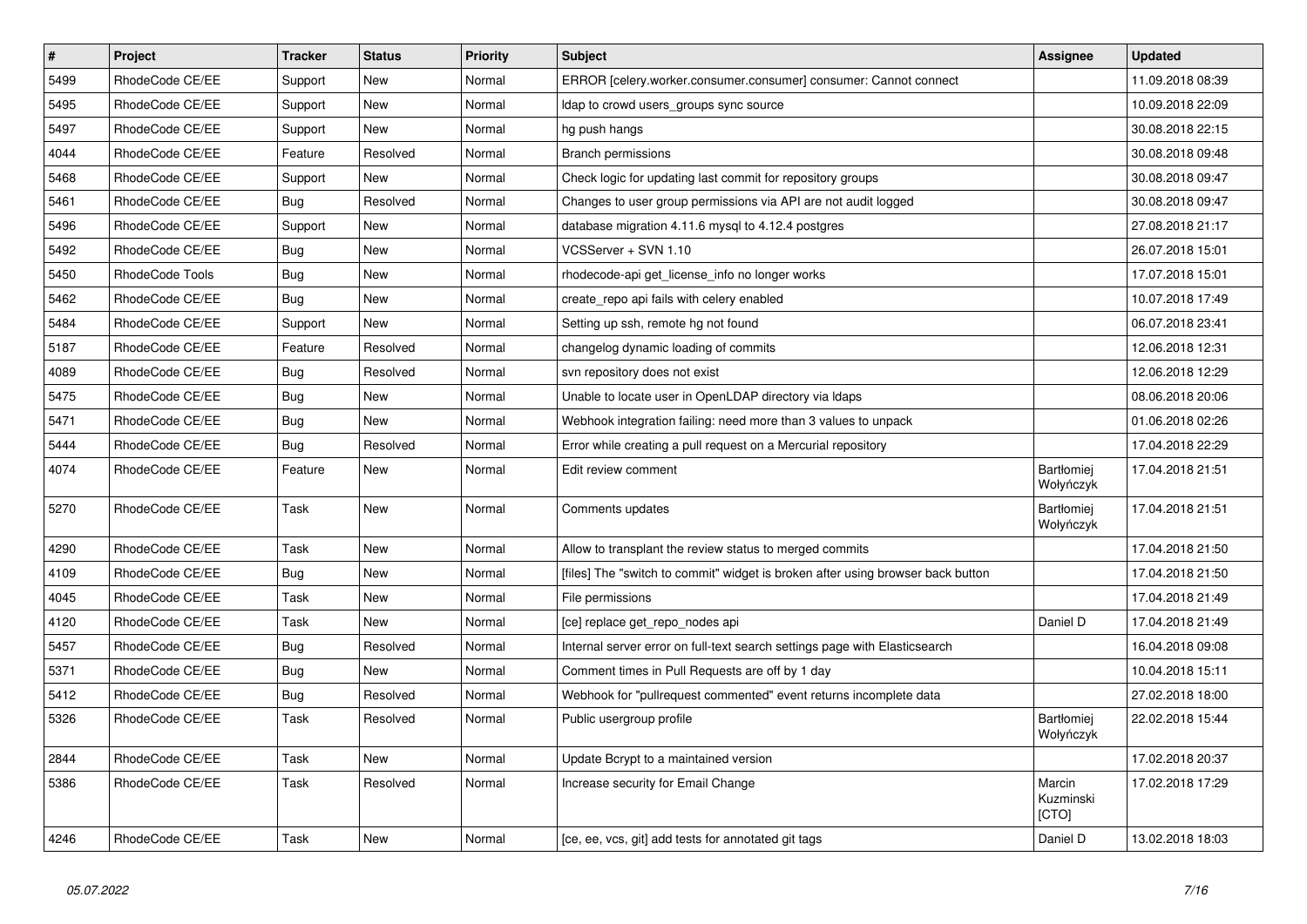| #    | Project         | <b>Tracker</b> | <b>Status</b> | <b>Priority</b> | Subject                                                                                                                                                                              | Assignee                     | <b>Updated</b>   |
|------|-----------------|----------------|---------------|-----------------|--------------------------------------------------------------------------------------------------------------------------------------------------------------------------------------|------------------------------|------------------|
| 5410 | RhodeCode CE/EE | Bug            | New           | Normal          | After converting to CE, we get the following error when trying to view some repos in<br>the UI: "UnicodeDecodeError: 'ascii' codec can't decode byte" (full error in<br>Description) |                              | 25.01.2018 20:45 |
| 5423 | Documentation   | Support        | Resolved      | Normal          | API-Documentation for Method "create_repo_group" faulty                                                                                                                              |                              | 22.01.2018 16:23 |
| 5202 | RhodeCode CE/EE | Task           | Resolved      | Normal          | run git gc and git repack on GIT repos when we have a scheduler via celery in<br>pyramid                                                                                             |                              | 04.12.2017 20:49 |
| 5406 | RhodeCode CE/EE | Bug            | <b>New</b>    | Normal          | <b>Installer Fails</b>                                                                                                                                                               |                              | 01.12.2017 11:52 |
| 5405 | RhodeCode CE/EE | Bug            | <b>New</b>    | Normal          | Add repository from UI leads to HTTP/404                                                                                                                                             |                              | 28.11.2017 11:39 |
| 5404 | RhodeCode CE/EE | Task           | <b>New</b>    | Normal          | Add an option to detach review rules when deleting an user                                                                                                                           |                              | 22.11.2017 11:23 |
| 4000 | RhodeCode CE/EE | Feature        | <b>New</b>    | Normal          | Make compare more functional                                                                                                                                                         | Marcin<br>Kuzminski<br>[CTO] | 18.11.2017 19:11 |
| 4169 | RhodeCode CE/EE | Task           | Resolved      | Normal          | re-architecture celery support                                                                                                                                                       |                              | 17.11.2017 19:21 |
| 5400 | RhodeCode CE/EE | Task           | New           | Normal          | User group - subgroup support                                                                                                                                                        |                              | 06.11.2017 22:00 |
| 5316 | RhodeCode CE/EE | Feature        | In Progress   | Normal          | UI should provide checkout URL for a SVN path                                                                                                                                        |                              | 06.11.2017 21:59 |
| 5396 | RhodeCode CE/EE | Feature        | Resolved      | Normal          | Merge state with shadow repo should be created during pull request                                                                                                                   |                              | 12.10.2017 21:57 |
| 5394 | RhodeCode CE/EE | Support        | New           | Normal          | SVN to Git / Mercurial Migration                                                                                                                                                     |                              | 03.10.2017 09:29 |
| 4197 | RhodeCode CE/EE | Task           | <b>New</b>    | Normal          | [ce, ee] get list of users with their permissions to a repository                                                                                                                    | Daniel D                     | 22.09.2017 10:30 |
| 4051 | RhodeCode CE/EE | Task           | New           | Normal          | [ux, renderering] Consistent formatting on text fields.                                                                                                                              |                              | 22.09.2017 10:27 |
| 1457 | RhodeCode CE/EE | Feature        | <b>New</b>    | Normal          | add allow permissions inheritance on repo groups                                                                                                                                     |                              | 22.09.2017 10:27 |
| 4299 | RhodeCode CE/EE | Task           | <b>New</b>    | Normal          | TEMPLATE repo groups                                                                                                                                                                 |                              | 22.09.2017 10:26 |
| 4193 | RhodeCode CE/EE | Feature        | In Progress   | Normal          | Improve Filter Functionality in the Change Log                                                                                                                                       | Marcin<br>Kuzminski<br>[CTO] | 22.09.2017 10:25 |
| 5203 | RhodeCode CE/EE | Task           | Resolved      | Normal          | optimise large repos speed                                                                                                                                                           |                              | 08.09.2017 16:10 |
| 5380 | RhodeCode CE/EE | Bug            | Resolved      | Normal          | repo commits pageintion error                                                                                                                                                        |                              | 06.09.2017 19:16 |
| 5381 | RhodeCode CE/EE | Bug            | Resolved      | Normal          | Email integration changeset links invalid                                                                                                                                            |                              | 06.09.2017 12:29 |
| 5382 | RhodeCode CE/EE | Feature        | New           | Normal          | Support for repository aliases                                                                                                                                                       | Marcin<br>Kuzminski<br>[CTO] | 04.09.2017 15:17 |
| 5379 | RhodeCode CE/EE | Bug            | Resolved      | Normal          | Journal RSS feed errors                                                                                                                                                              |                              | 01.09.2017 16:40 |
| 5343 | RhodeCode CE/EE | Task           | Resolved      | Normal          | SSH key management and SSH support                                                                                                                                                   |                              | 18.08.2017 23:50 |
| 5376 | RhodeCode CE/EE | <b>Bug</b>     | Resolved      | Normal          | error: pretxnchangegroup.acl hook failed: acl: user "" denied on branch "default"                                                                                                    |                              | 16.08.2017 19:45 |
| 5375 | RhodeCode CE/EE | Support        | Resolved      | Normal          | How do I configure "Go to" to just search repository names?                                                                                                                          |                              | 16.08.2017 18:00 |
| 5337 | RhodeCode CE/EE | <b>Bug</b>     | Resolved      | Normal          | Possible memory leak after few Git Pull Requests                                                                                                                                     |                              | 08.08.2017 13:08 |
| 4288 | RhodeCode CE/EE | Task           | Resolved      | Normal          | [ce, ee] unify controllers that use diffs                                                                                                                                            | Daniel D                     | 02.08.2017 11:41 |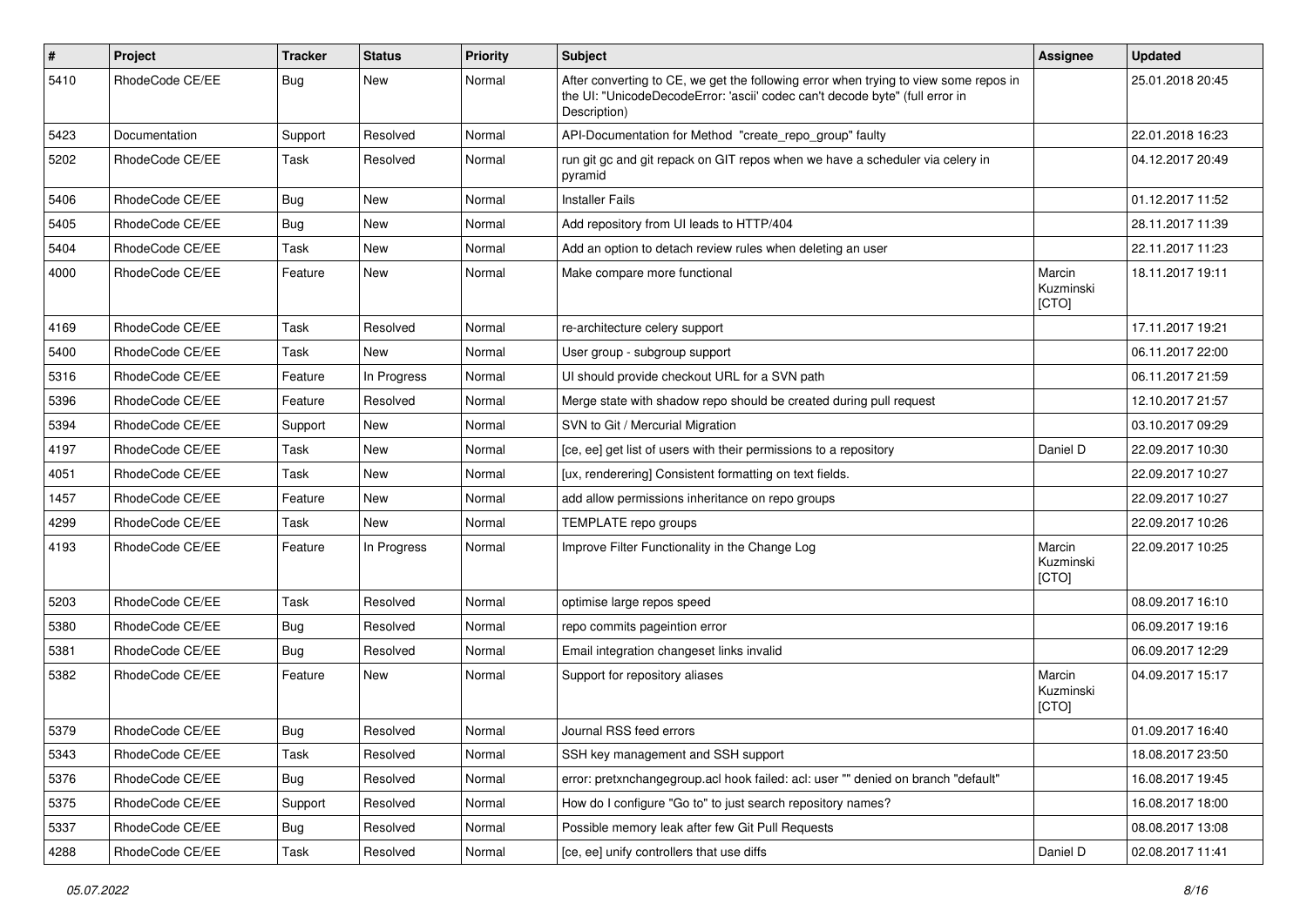| $\sharp$ | Project         | <b>Tracker</b> | <b>Status</b> | Priority | <b>Subject</b>                                                                                | <b>Assignee</b>              | <b>Updated</b>   |
|----------|-----------------|----------------|---------------|----------|-----------------------------------------------------------------------------------------------|------------------------------|------------------|
| 4234     | RhodeCode CE/EE | Task           | New           | Normal   | prepare and test RhodeCode VM image for AWS                                                   | Marcin Lulek                 | 11.07.2017 13:32 |
| 4312     | RhodeCode CE/EE | Task           | <b>New</b>    | Normal   | Storage location changes                                                                      |                              | 11.07.2017 13:31 |
| 5348     | Documentation   | Bug            | New           | Normal   | Uninstall documentaion missing some steps                                                     |                              | 06.07.2017 10:25 |
| 5347     | Documentation   | Bug            | <b>New</b>    | Normal   | Post Install steps should include Apache or Nginx setup.                                      |                              | 06.07.2017 10:23 |
| 5269     | RhodeCode CE/EE | Support        | <b>New</b>    | Normal   | Upgrade from RC EE 3.7.1 to RC EE 4.x                                                         |                              | 29.06.2017 19:36 |
| 5321     | RhodeCode CE/EE | Feature        | Resolved      | Normal   | Audit logs                                                                                    |                              | 21.06.2017 12:49 |
| 4219     | RhodeCode CE/EE | Feature        | Resolved      | Normal   | [ce, ee] Add mandatory reviewers for pull requests                                            | Marcin<br>Kuzminski<br>[CTO] | 20.06.2017 15:23 |
| 4207     | RhodeCode CE/EE | Feature        | Resolved      | Normal   | Support for obsolescence markers in changelog UI                                              |                              | 19.05.2017 16:14 |
| 5225     | RhodeCode CE/EE | Task           | Resolved      | Normal   | add tag of author/contribitor to comments                                                     |                              | 11.05.2017 11:10 |
| 5265     | RhodeCode CE/EE | Task           | Resolved      | Normal   | Enable phases support                                                                         |                              | 11.05.2017 11:10 |
| 5278     | RhodeCode CE/EE | Feature        | <b>New</b>    | Normal   | Require support for git repositories of the form git://                                       |                              | 13.04.2017 15:20 |
| 5277     | RhodeCode CE/EE | Bug            | Resolved      | Normal   | table id=user list table - Ajax error                                                         |                              | 13.04.2017 01:04 |
| 5259     | RhodeCode CE/EE | Bug            | Resolved      | Normal   | user-journal storage changes                                                                  |                              | 12.04.2017 00:04 |
| 5273     | RhodeCode CE/EE | Feature        | <b>New</b>    | Normal   | Comment status                                                                                |                              | 07.04.2017 13:10 |
| 5271     | RhodeCode CE/EE | Feature        | <b>New</b>    | Normal   | Private comments                                                                              |                              | 07.04.2017 12:01 |
| 5266     | RhodeCode CE/EE | Bug            | Resolved      | Normal   | Validate if changes in target branches get's propagated on Pull request updates               |                              | 05.04.2017 18:10 |
| 5255     | RhodeCode CE/EE | Support        | New           | Normal   | I can't access issues created by me from mail                                                 |                              | 04.04.2017 11:28 |
| 4306     | RhodeCode CE/EE | Bug            | Resolved      | Normal   | Issue to push file with character # on a SVN                                                  |                              | 03.04.2017 16:44 |
| 2817     | RhodeCode CE/EE | Feature        | Resolved      | Normal   | Make largefiles downloadable from the interface                                               |                              | 27.03.2017 14:04 |
| 5257     | RhodeCode CE/EE | Bug            | New           | Normal   | Git repository with big binary file provokes error and strange behavior/memory leak<br>of RH. | Marcin<br>Kuzminski<br>[CTO] | 23.03.2017 22:02 |
| 5256     | RhodeCode CE/EE | Feature        | <b>New</b>    | Normal   | Last repository access time.                                                                  |                              | 23.03.2017 16:34 |
| 5248     | Documentation   | Bug            | <b>New</b>    | Normal   | Installation of rhodecode-tools                                                               |                              | 16.03.2017 16:35 |
| 5235     | RhodeCode CE/EE | Task           | Resolved      | Normal   | relative image support                                                                        |                              | 10.03.2017 23:37 |
| 5237     | Documentation   | Support        | New           | Normal   | documentation for DR                                                                          |                              | 06.03.2017 23:34 |
| 5227     | RhodeCode CE/EE | <b>Bug</b>     | <b>New</b>    | Normal   | 400 during a svn checkout, file with special chars                                            |                              | 23.02.2017 17:43 |
| 5221     | RhodeCode CE/EE | Task           | Resolved      | Normal   | Missing comment type in emails                                                                |                              | 19.02.2017 21:46 |
| 5218     | RhodeCode CE/EE | <b>Bug</b>     | New           | Normal   | 500 when forking repository, when using special chars in password.                            |                              | 19.02.2017 21:46 |
| 5213     | RhodeCode CE/EE | <b>Bug</b>     | Resolved      | Normal   | Fixing Apache Proxy timeout issues                                                            |                              | 14.02.2017 09:44 |
| 4274     | RhodeCode CE/EE | <b>Bug</b>     | Resolved      | Normal   | 500 error when push big objects                                                               |                              | 13.02.2017 19:53 |
| 5210     | RhodeCode CE/EE | <b>Bug</b>     | Resolved      | Normal   | webook problems                                                                               |                              | 13.02.2017 19:43 |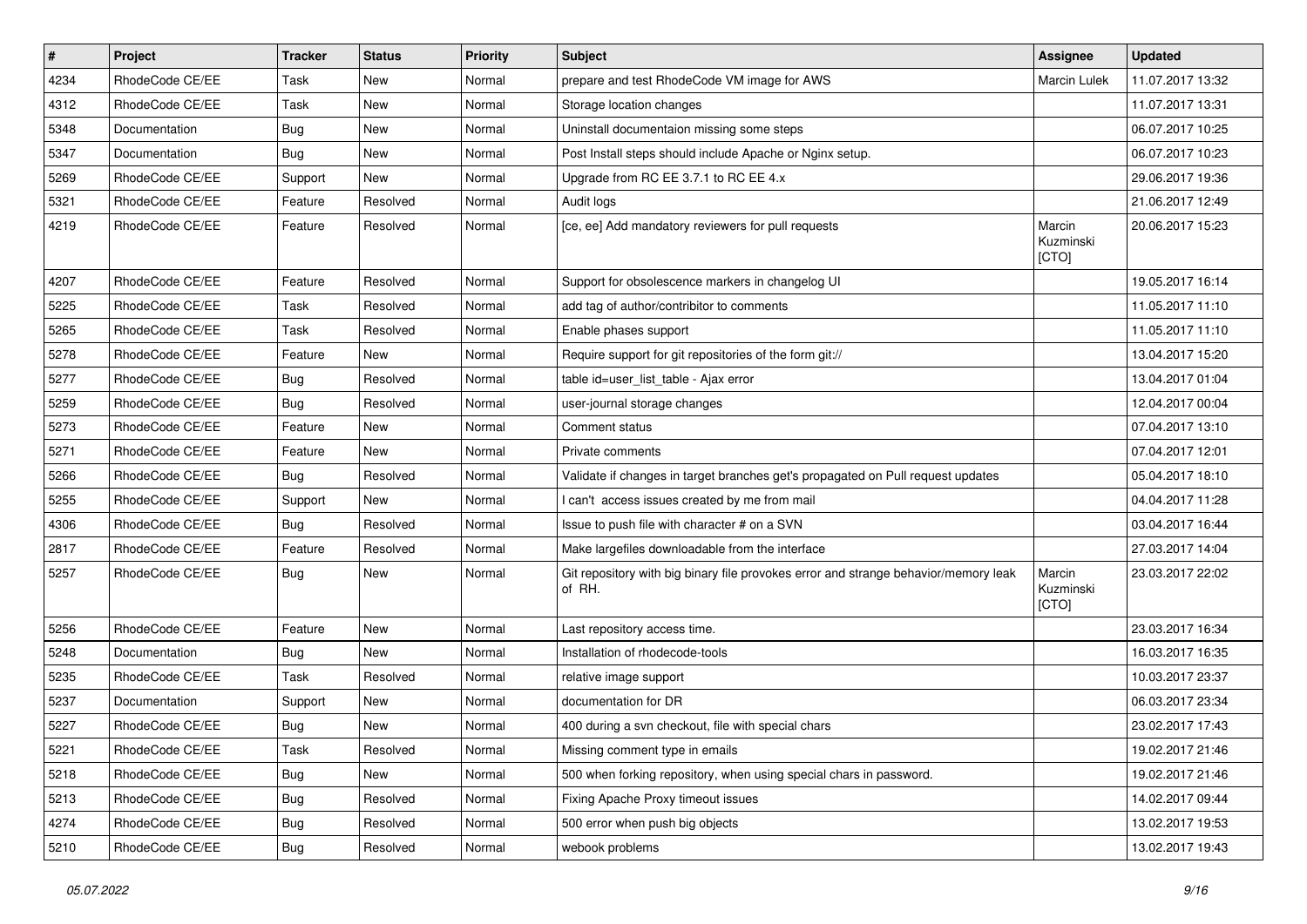| $\vert$ # | <b>Project</b>  | <b>Tracker</b> | <b>Status</b> | Priority | Subject                                                                                            | <b>Assignee</b>              | <b>Updated</b>   |
|-----------|-----------------|----------------|---------------|----------|----------------------------------------------------------------------------------------------------|------------------------------|------------------|
| 5201      | RhodeCode CE/EE | Task           | Resolved      | Normal   | API: implement describe-methods                                                                    |                              | 13.02.2017 15:57 |
| 5198      | RhodeCode CE/EE | Task           | Resolved      | Normal   | remove pyro4 from enterprise                                                                       |                              | 07.02.2017 19:28 |
| 1404      | RhodeCode CE/EE | Bug            | Resolved      | Normal   | clone of really huge git repo (4gb) causes pyro to explode                                         |                              | 07.02.2017 14:52 |
| 5184      | RhodeCode CE/EE | Task           | Resolved      | Normal   | bump pyramid to 1.7.X                                                                              |                              | 06.02.2017 21:50 |
| 5164      | RhodeCode CE/EE | Bug            | Resolved      | Normal   | non-web calls are leaking session objects                                                          |                              | 13.01.2017 01:30 |
| 5153      | Documentation   | Bug            | Resolved      | Normal   | Documentation: /tmp permissions                                                                    |                              | 04.01.2017 13:02 |
| 5150      | RhodeCode CE/EE | Task           | Resolved      | Normal   | Password reset promts in my account should be hidden in accounts that are not of<br>type rhodecode | Marcin<br>Kuzminski<br>[CTO] | 02.01.2017 16:34 |
| 4678      | RhodeCode CE/EE | Task           | Resolved      | Normal   | Release 4.5.2                                                                                      |                              | 19.12.2016 17:32 |
| 4676      | RhodeCode CE/EE | <b>Bug</b>     | Resolved      | Normal   | Some admin passwords can make installation fail                                                    |                              | 16.12.2016 16:16 |
| 4675      | RhodeCode CE/EE | <b>Bug</b>     | Resolved      | Normal   | Disk free inodes are displayed incorrectly                                                         |                              | 13.12.2016 22:41 |
| 4283      | RhodeCode CE/EE | Task           | Resolved      | Normal   | bump whoosh to 2.7.4 release                                                                       |                              | 13.12.2016 21:08 |
| 4670      | RhodeCode CE/EE | Task           | Resolved      | Normal   | Release 4.5.1                                                                                      | Marcin<br>Kuzminski<br>[CTO] | 06.12.2016 21:13 |
| 4666      | RhodeCode CE/EE | Task           | Resolved      | Normal   | Bump git and mercurial to latest versions                                                          |                              | 02.12.2016 19:01 |
| 4669      | RhodeCode CE/EE | Task           | <b>New</b>    | Normal   | disable pytest sugar on nix-build                                                                  |                              | 01.12.2016 12:52 |
| 4311      | RhodeCode CE/EE | Task           | Resolved      | Normal   | Diffs feedback                                                                                     | Daniel D                     | 26.11.2016 14:10 |
| 4276      | RhodeCode CE/EE | Bug            | Resolved      | Normal   | System info page uses mercurial/git versions from RhodeCode instead of VCSServer                   | Marcin<br>Kuzminski<br>[CTO] | 14.11.2016 21:19 |
| 4305      | RhodeCode CE/EE | Task           | Resolved      | Normal   | Meta-tagging could be excluded from limit                                                          |                              | 09.11.2016 19:27 |
| 4303      | RhodeCode CE/EE | Support        | <b>New</b>    | Normal   | rhodecode instance                                                                                 |                              | 08.11.2016 16:32 |
| 4296      | RhodeCode CE/EE | <b>Bug</b>     | Resolved      | Normal   | [ee] Can not create pull requests with reviewers.                                                  | Daniel D                     | 07.11.2016 21:17 |
| 4003      | RhodeCode CE/EE | Task           | Resolved      | Normal   | User personal repository groups improvements                                                       |                              | 07.11.2016 16:12 |
| 4277      | RhodeCode CE/EE | Bug            | Resolved      | Normal   | [frontend] System info page does not work correctly in safari.                                     | Martin<br>Bornhold           | 04.11.2016 12:08 |
| 4297      | RhodeCode CE/EE | Task           | Resolved      | Normal   | redo the my-pull-requests page to use the datagrid                                                 | Marcin<br>Kuzminski<br>[CTO] | 01.11.2016 09:31 |
| 4301      | RhodeCode CE/EE | Feature        | <b>New</b>    | Normal   | [API] toggle force_password_reset in api for Idap users                                            |                              | 28.10.2016 15:43 |
| 3950      | RhodeCode CE/EE | Bug            | Resolved      | Normal   | [ce, ee] trying to merge pr against a deleted branch/bookmark breaks the pr page                   | Martin<br>Bornhold           | 27.10.2016 16:12 |
| 4279      | RhodeCode CE/EE | <b>Bug</b>     | Resolved      | Normal   | re-captcha validation is broken                                                                    | Martin<br>Bornhold           | 26.10.2016 22:27 |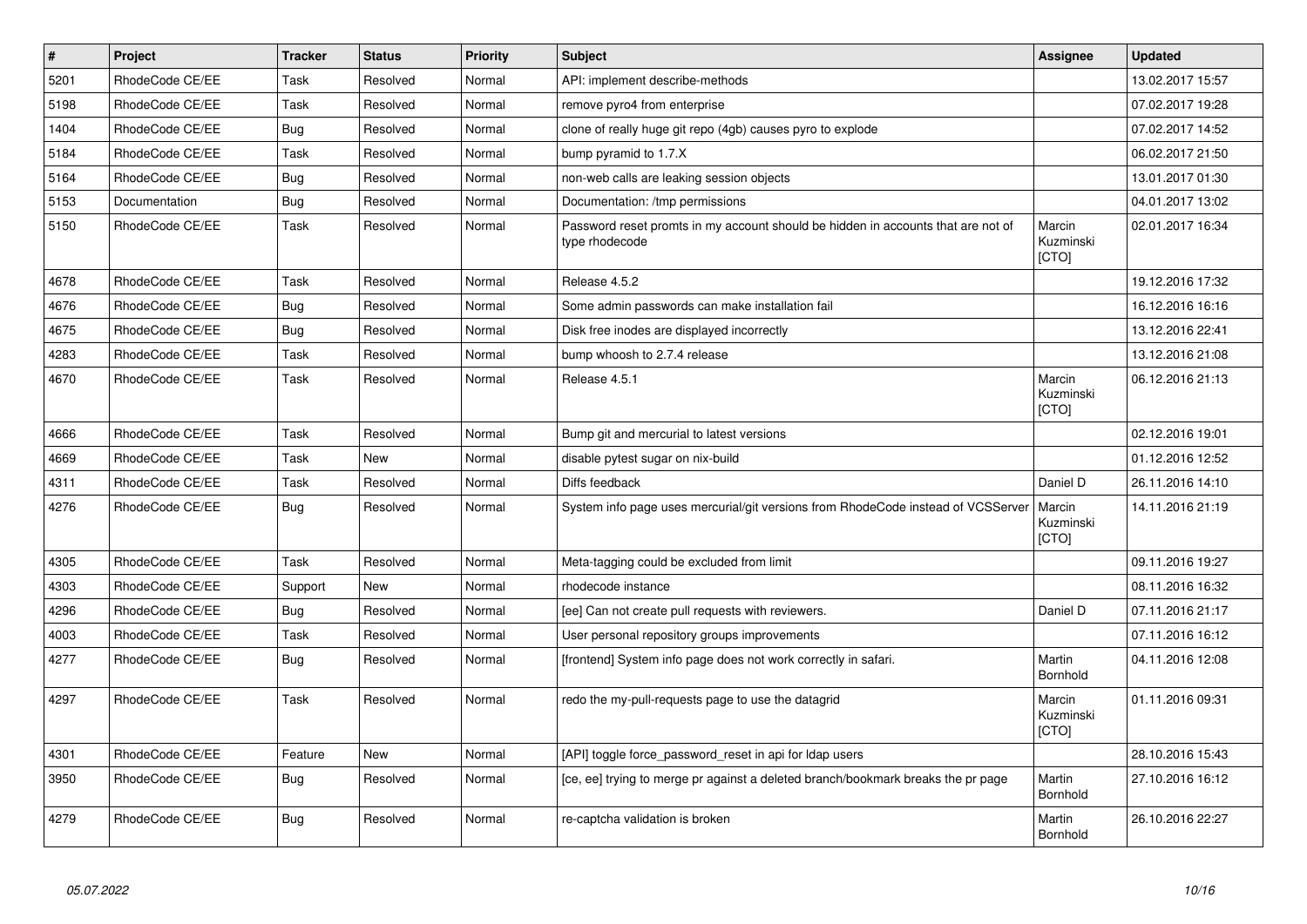| $\pmb{\#}$ | Project         | <b>Tracker</b> | <b>Status</b> | <b>Priority</b> | <b>Subject</b>                                                                                                       | Assignee                            | <b>Updated</b>   |
|------------|-----------------|----------------|---------------|-----------------|----------------------------------------------------------------------------------------------------------------------|-------------------------------------|------------------|
| 1055       | RhodeCode CE/EE | Feature        | Resolved      | Normal          | [pr, vcs] Expose the shadow repository of a pull request                                                             | Martin<br><b>Bornhold</b>           | 26.10.2016 10:33 |
| 4232       | RhodeCode CE/EE | Feature        | New           | Normal          | [ce, ee, pr, compare] redo diffs, support side by side diffs, html diffs                                             | Daniel D                            | 25.10.2016 15:40 |
| 4282       | RhodeCode CE/EE | Task           | Resolved      | Normal          | Add inode limit together with disk usage                                                                             | Marcin<br>Kuzminski<br>[CTO]        | 19.10.2016 12:18 |
| 4271       | RhodeCode CE/EE | <b>Bug</b>     | Resolved      | Normal          | Browsing new repository groups via SVN issue                                                                         | Martin<br>Bornhold                  | 19.10.2016 11:11 |
| 4281       | RhodeCode CE/EE | Task           | Resolved      | Normal          | Fix docs on To `increase database performance`                                                                       | Marcin<br>Kuzminski<br><b>[CTO]</b> | 18.10.2016 16:39 |
| 4278       | RhodeCode CE/EE | Bug            | Resolved      | Normal          | [admin] Clicking the save button in admin -> settings -> issue tracker leads to<br>exception if no patterns entered. | Daniel D                            | 18.10.2016 13:38 |
| 4285       | RhodeCode CE/EE | Bug            | New           | Normal          | Intermittent error while trying to create or fork a repository                                                       |                                     | 17.10.2016 22:42 |
| 4266       | RhodeCode CE/EE | <b>Bug</b>     | Resolved      | Normal          | Error 500 on integrations page after setting up Webhook                                                              |                                     | 17.10.2016 15:35 |
| 4245       | RhodeCode CE/EE | Task           | Resolved      | Normal          | Convert control command to use http mode by default                                                                  | Marcin<br>Kuzminski<br>[CTO]        | 14.10.2016 16:13 |
| 4108       | RhodeCode CE/EE | Task           | Resolved      | Normal          | Release 4.2.2                                                                                                        |                                     | 14.10.2016 13:08 |
| 4269       | RhodeCode CE/EE | Support        | Resolved      | Normal          | Allow flash messages to be permanently surpressed                                                                    | <b>Marcin Lulek</b>                 | 14.10.2016 12:46 |
| 4237       | RhodeCode CE/EE | Task           | Resolved      | Normal          | Enable HTTP support                                                                                                  | Martin<br><b>Bornhold</b>           | 12.10.2016 11:51 |
| 4272       | RhodeCode CE/EE | Feature        | New           | Normal          | Better SPAM protection                                                                                               |                                     | 12.10.2016 11:14 |
| 4224       | RhodeCode CE/EE | <b>Bug</b>     | Resolved      | Normal          | [docs] update docs re: removing old instances when switching editions                                                | Lisa Quatmann                       | 11.10.2016 15:36 |
| 4267       | RhodeCode CE/EE | Feature        | Resolved      | Normal          | [ce, ee] jira tracker integration wildcard project key support                                                       | Daniel D                            | 10.10.2016 20:13 |
| 4250       | RhodeCode CE/EE | Bug            | Resolved      | Normal          | Adding a reviewer into existing PR doesn't set a reason.                                                             | Marcin<br>Kuzminski<br>[CTO]        | 07.10.2016 20:05 |
| 4252       | RhodeCode CE/EE | Support        | <b>New</b>    | Normal          | Backup & Recovery                                                                                                    |                                     | 07.10.2016 19:47 |
| 4238       | RhodeCode CE/EE | Task           | Resolved      | Normal          | default reviewers updates                                                                                            | Daniel D                            | 06.10.2016 14:26 |
| 3488       | RhodeCode CE/EE | Bug            | Resolved      | Normal          | [frontend, styling] update icon font                                                                                 | Lisa Quatmann                       | 04.10.2016 13:27 |
| 4256       | RhodeCode CE/EE | <b>Bug</b>     | New           | Normal          | [ce, ee, ux] Source code highlight colors conflict with red/green inserted/deleted<br>blocks                         | Daniel D                            | 03.10.2016 05:00 |
| 4255       | RhodeCode CE/EE | Bug            | <b>New</b>    | Normal          | [translation, i18n] translation not being applied to integrations pages                                              |                                     | 30.09.2016 15:56 |
| 4254       | RhodeCode CE/EE | Bug            | Resolved      | Normal          | [frontend] 500 Internal Server Error with i18n-ed pages                                                              | Lisa Quatmann                       | 30.09.2016 14:38 |
| 4247       | RhodeCode CE/EE | Bug            | Resolved      | Normal          | [vcs] Using current time as timestamp during archive creating leads to changing<br>hashes                            | Martin<br>Bornhold                  | 28.09.2016 12:07 |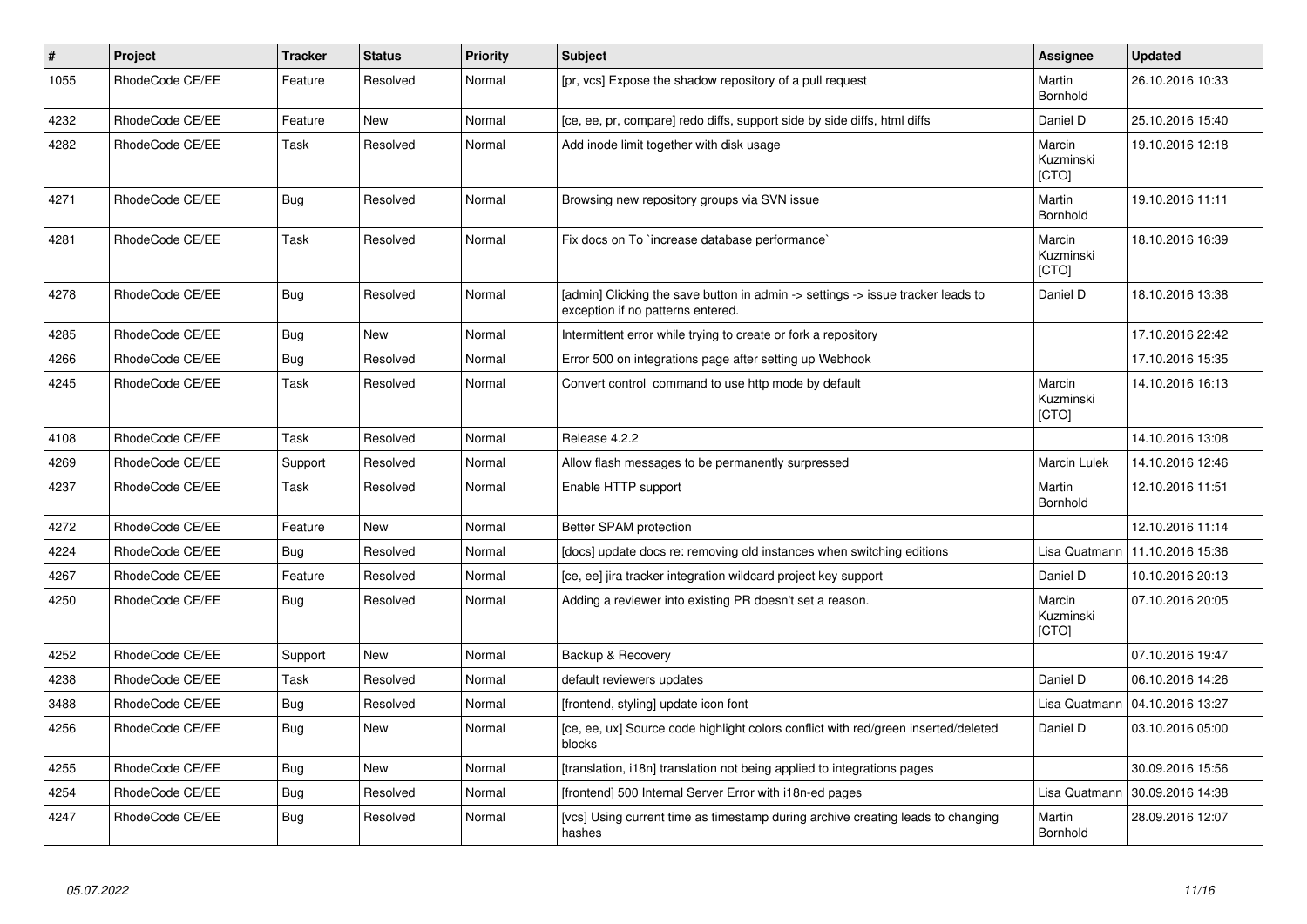| $\pmb{\#}$ | <b>Project</b>  | <b>Tracker</b> | <b>Status</b> | <b>Priority</b> | <b>Subject</b>                                                                                        | Assignee                     | <b>Updated</b>   |
|------------|-----------------|----------------|---------------|-----------------|-------------------------------------------------------------------------------------------------------|------------------------------|------------------|
| 4244       | RhodeCode CE/EE | Support        | Resolved      | Normal          | mod_dav_svn template error when using auth_realm with spaces in it                                    | Martin<br>Bornhold           | 28.09.2016 12:07 |
| 4121       | RhodeCode CE/EE | Bug            | Resolved      | Normal          | [ce, ee] server announcement has extra margin                                                         | Lisa Quatmann                | 26.09.2016 14:00 |
| 4203       | RhodeCode CE/EE | Task           | Resolved      | Normal          | Get rid of svn.proxy.parent_path_root, and replace it with reading storage location<br>from Database  | Martin<br>Bornhold           | 22.09.2016 14:31 |
| 1131       | RhodeCode CE/EE | Feature        | Resolved      | Normal          | Implement default reviewers for code review                                                           | Daniel D                     | 21.09.2016 18:28 |
| 4178       | RhodeCode CE/EE | Bug            | Resolved      | Normal          | RhodeCode EE OVA VM wont run on a ESX 6.0 host                                                        | Marcin<br>Kuzminski<br>[CTO] | 15.09.2016 13:25 |
| 4194       | RhodeCode CE/EE | Task           | Resolved      | Normal          | move svn http backend out of labs into a real VCS settings                                            | Lisa Quatmann                | 14.09.2016 23:16 |
| 4227       | RhodeCode CE/EE | Support        | Resolved      | Normal          | VBScript files detected as text/plain - no syntax highlighting                                        |                              | 14.09.2016 22:38 |
| 4226       | RhodeCode CE/EE | Feature        | <b>New</b>    | Normal          | [settings, system info] add VCS and Channelstream status to System Info                               |                              | 14.09.2016 16:45 |
| 4179       | RhodeCode CE/EE | Task           | <b>New</b>    | Normal          | [ce, ee] refine perms summary list                                                                    | Daniel D                     | 14.09.2016 12:09 |
| 4208       | RhodeCode CE/EE | Bug            | New           | Normal          | [ce, ee] test errors get hidden by error page                                                         | Daniel D                     | 14.09.2016 12:00 |
| 4225       | RhodeCode CE/EE | Feature        | Resolved      | Normal          | [ce, ee] repo group integrations cascade to child repo groups                                         | Daniel D                     | 14.09.2016 11:12 |
| 4192       | RhodeCode CE/EE | Feature        | Resolved      | Normal          | [ce, ee] slack/hipchat integrations group commits by branch pushed                                    |                              | 09.09.2016 19:01 |
| 4151       | RhodeCode CE/EE | Task           | Resolved      | Normal          | [packaging] Subversion to current 1.9.X                                                               |                              | 09.09.2016 10:18 |
| 4153       | RhodeCode CE/EE | Task           | Resolved      | Normal          | Optimize readme fetching by changing the system of readme detection                                   | Johannes<br>Bornhold         | 09.09.2016 10:17 |
| 4222       | RhodeCode CE/EE | Feature        | <b>New</b>    | Normal          | Configurable detection of READMEs                                                                     |                              | 09.09.2016 10:05 |
| 4216       | RhodeCode CE/EE | Task           | New           | Normal          | [ux, renderers] implement consistent rendering for text fields                                        |                              | 06.09.2016 11:46 |
| 4181       | RhodeCode CE/EE | Task           | Resolved      | Normal          | Integrations: allow root repos only integrations                                                      | Daniel D                     | 31.08.2016 17:44 |
| 4202       | RhodeCode CE/EE | Task           | Resolved      | Normal          | Polish the 503.html page                                                                              | Daniel D                     | 30.08.2016 23:54 |
| 4140       | RhodeCode CE/EE | Task           | Resolved      | Normal          | Check middleware chain status, and Verify that special middleware is catching<br>exceptions correctly |                              | 23.08.2016 12:13 |
| 4191       | RhodeCode CE/EE | Feature        | <b>New</b>    | Normal          | Add custom Image logo option to header                                                                |                              | 22.08.2016 14:49 |
| 4189       | RhodeCode CE/EE | Bug            | New           | Normal          | Itests, git] count of commit ids is different for git than hg when comparing remote                   |                              | 22.08.2016 12:34 |
| 4180       | RhodeCode CE/EE | Task           | Resolved      | Normal          | integrations: possible limit the updates sent                                                         | Daniel D                     | 22.08.2016 12:22 |
| 4190       | RhodeCode CE/EE | Bug            | New           | Normal          | [tests] fix or remove rst xss inline test                                                             |                              | 22.08.2016 12:15 |
| 4188       | RhodeCode CE/EE | Bug            | New           | Normal          | [tests, svn] changeset tests produce different results for svn                                        |                              | 22.08.2016 09:54 |
| 4182       | RhodeCode CE/EE | Feature        | New           | Normal          | add direct link from notification to corresponding PR                                                 |                              | 19.08.2016 12:35 |
| 4175       | RhodeCode CE/EE | Feature        | Resolved      | Normal          | [ce, ee] repo group integrations                                                                      | Daniel D                     | 16.08.2016 20:00 |
| 4147       | RhodeCode CE/EE | Task           | New           | Normal          | [ce, ee, docs] Events documentation                                                                   | Daniel D                     | 15.08.2016 12:33 |
| 4163       | RhodeCode CE/EE | Task           | New           | Normal          | [ce, ee] celery refactor + upgrade                                                                    |                              | 15.08.2016 12:32 |
| 2264       | RhodeCode CE/EE | Bug            | Resolved      | Normal          | New user password change doesn't actually require a password change.                                  |                              | 12.08.2016 16:01 |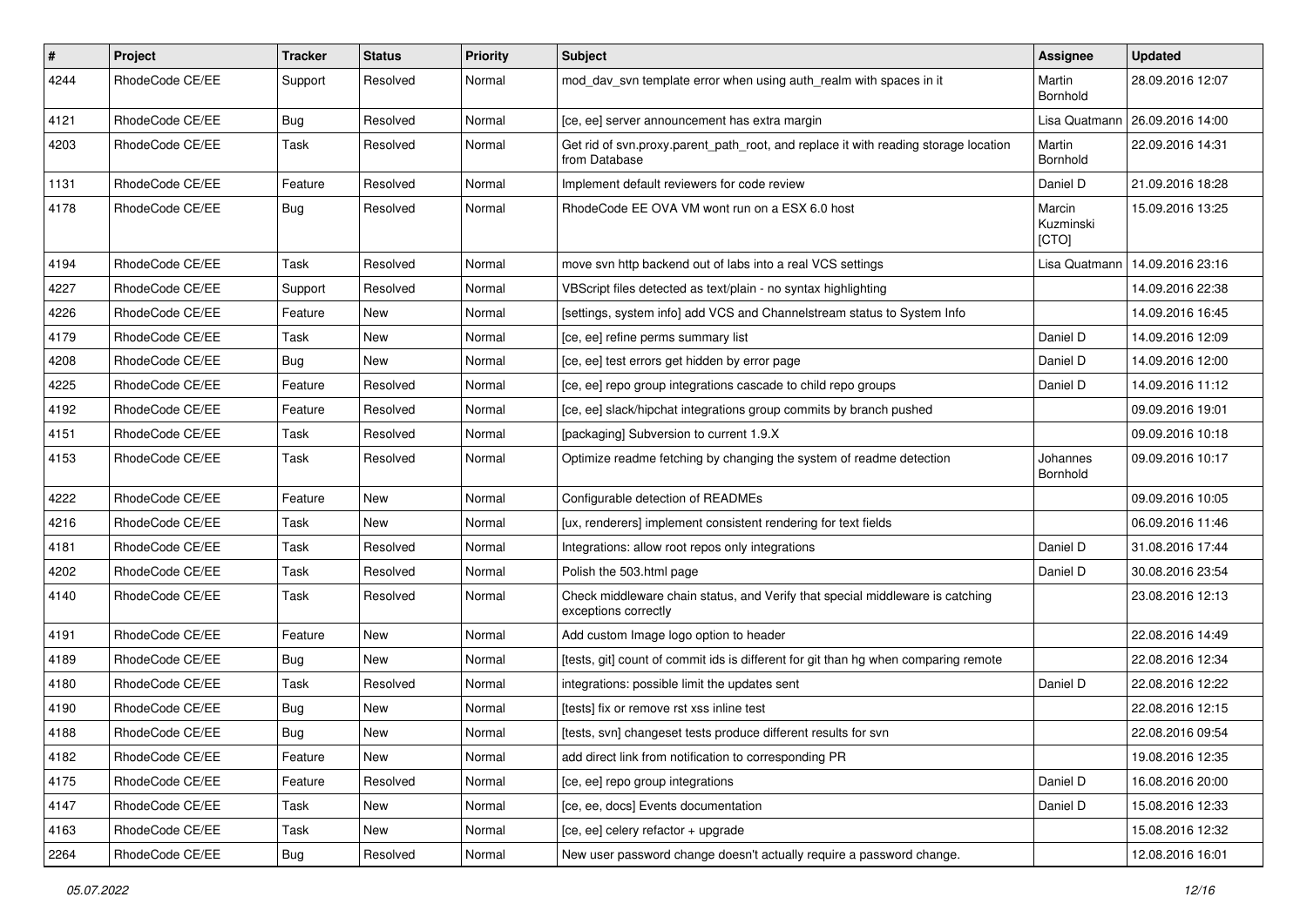| $\pmb{\#}$ | Project              | <b>Tracker</b> | <b>Status</b> | <b>Priority</b> | Subject                                                                                   | Assignee                     | <b>Updated</b>   |
|------------|----------------------|----------------|---------------|-----------------|-------------------------------------------------------------------------------------------|------------------------------|------------------|
| 3967       | RhodeCode CE/EE      | Support        | In Progress   | Normal          | Server 500 error                                                                          |                              | 11.08.2016 13:39 |
| 3454       | RhodeCode CE/EE      | Task           | Feedback      | Normal          | [ce/ee] visually differentiate the two editions                                           | Marcin<br>Kuzminski<br>[CTO] | 10.08.2016 03:30 |
| 3923       | RhodeCode CE/EE      | Bug            | <b>New</b>    | Normal          | odd exception on running internal-code                                                    |                              | 09.08.2016 10:54 |
| 4157       | RhodeCode CE/EE      | Feature        | New           | Normal          | [integrations] Integrate with industry standard SW development tools                      | Daniel D                     | 08.08.2016 12:55 |
| 4144       | RhodeCode CE/EE      | Feature        | New           | Normal          | [ux] improve enable/disable of notifications                                              |                              | 02.08.2016 17:19 |
| 3022       | RhodeCode CE/EE      | Bug            | <b>New</b>    | Normal          | SVN support with repositories groups                                                      |                              | 26.07.2016 18:25 |
| 4092       | RhodeCode CE/EE      | <b>Bug</b>     | Feedback      | Normal          | [ce, ee] Redmine/JIRA integrations - smart commits                                        | Daniel D                     | 21.07.2016 12:59 |
| 4110       | RhodeCode CE/EE      | <b>Bug</b>     | In Progress   | Normal          | [ce, ee] repos can be named _admin, _static                                               | Daniel D                     | 20.07.2016 19:51 |
| 3971       | RhodeCode CE/EE      | Bug            | Resolved      | Normal          | [ce, vcs] Merge requests/Pull requests failing due to rebase problem                      | Johannes<br>Bornhold         | 19.07.2016 15:54 |
| 3504       | RhodeCode CE/EE      | Task           | In Progress   | Normal          | [routing] Move static assets under a common prefix                                        |                              | 19.07.2016 12:27 |
| 4091       | RhodeCode CE/EE      | Bug            | Resolved      | Normal          | [ce, ee] Redmine integration blocks for 30 seconds if redmine server not available        | Daniel D                     | 15.07.2016 12:26 |
| 4081       | RhodeCode CE/EE      | Support        | Resolved      | Normal          | Receiving server 500 error when trying to clone repo from windows client using<br>eclipse |                              | 12.07.2016 14:30 |
| 2744       | RhodeCode CE/EE      | Task           | Resolved      | Normal          | Deprecating Internet Explorer                                                             |                              | 06.07.2016 12:04 |
| 4035       | RhodeCode CE/EE      | Bug            | In Progress   | Normal          | failed to create whoosh index                                                             | Marcin<br>Kuzminski<br>[CTO] | 06.07.2016 00:04 |
| 4071       | RhodeCode Appenlight | Feature        | New           | Normal          | Allow for easy out-out of assigned permissions                                            |                              | 05.07.2016 10:14 |
| 4065       | RhodeCode CE/EE      | Bug            | Resolved      | Normal          | [ux, login] 404 on login after comment attempt                                            | Marcin<br>Kuzminski<br>[CTO] | 04.07.2016 00:40 |
| 3093       | Documentation        | Task           | New           | Normal          | [API] - update hg/git update pr API. Auto updates PR on push                              | <b>Brian Butler</b>          | 01.07.2016 14:15 |
| 3092       | Documentation        | Task           | New           | Normal          | [RCE, ini] - doc available settings + check tender with Gemalto hacks                     | <b>Brian Butler</b>          | 01.07.2016 14:15 |
| 737        | Documentation        | Task           | <b>New</b>    | Normal          | What is an extra field and how do you add it?                                             |                              | 01.07.2016 14:15 |
| 687        | Documentation        | Feature        | New           | Normal          | [Integraton ]- Elastic search integration                                                 | <b>Brian Butler</b>          | 01.07.2016 14:15 |
| 682        | Documentation        | Task           | <b>New</b>    | Normal          | Error Msg guide                                                                           | <b>Brian Butler</b>          | 01.07.2016 14:15 |
| 659        | Documentation        | Feature        | New           | Normal          | Peer to Peer Failover                                                                     | <b>Brian Butler</b>          | 01.07.2016 14:15 |
| 4064       | RhodeCode Appenlight | Feature        | New           | Normal          | Create a multiple action feature for Reports and Logs lists                               |                              | 30.06.2016 15:18 |
| 4063       | RhodeCode Appenlight | Feature        | New           | Normal          | add option to specify custom value in dashboard select                                    |                              | 30.06.2016 15:17 |
| 4062       | RhodeCode Appenlight | Feature        | New           | Normal          | A way to see browser breakdown for an error                                               |                              | 30.06.2016 15:16 |
| 4061       | RhodeCode Appenlight | Feature        | New           | Normal          | Timezone for applications                                                                 |                              | 30.06.2016 15:16 |
| 4060       | RhodeCode Appenlight | Feature        | New           | Normal          | Replayable requests                                                                       |                              | 30.06.2016 15:15 |
| 4059       | RhodeCode Appenlight | Feature        | New           | Normal          | Server Monitoring                                                                         |                              | 30.06.2016 15:15 |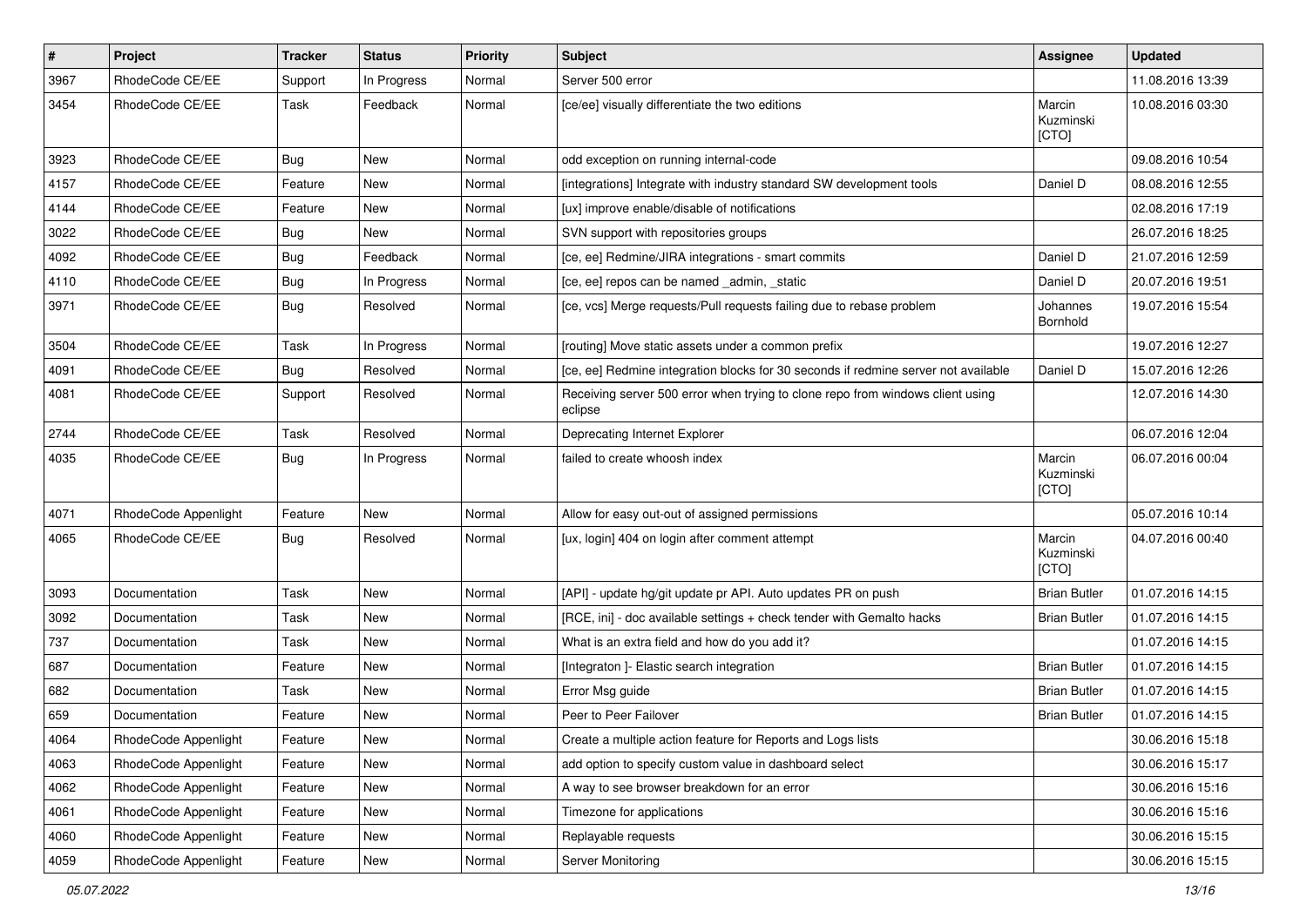| $\vert$ # | Project              | <b>Tracker</b> | <b>Status</b> | <b>Priority</b> | <b>Subject</b>                                                                                | Assignee                     | <b>Updated</b>   |
|-----------|----------------------|----------------|---------------|-----------------|-----------------------------------------------------------------------------------------------|------------------------------|------------------|
| 4057      | RhodeCode Appenlight | Feature        | New           | Normal          | Negation option for search filter                                                             |                              | 30.06.2016 15:12 |
| 4056      | RhodeCode Appenlight | Feature        | <b>New</b>    | Normal          | Optionally allow to filter graphs per machine in dashboard                                    |                              | 30.06.2016 15:12 |
| 4052      | RhodeCode Appenlight | Task           | New           | Normal          | release fixes                                                                                 | Marcin Lulek                 | 29.06.2016 12:14 |
| 3999      | RhodeCode CE/EE      | Feature        | Resolved      | Normal          | Add `send account information` to user creation page                                          |                              | 28.06.2016 15:22 |
| 4036      | RhodeCode CE/EE      | Bug            | Resolved      | Normal          | encrypted clone_uri can throw unicodeerror after key change                                   | Marcin<br>Kuzminski<br>[CTO] | 27.06.2016 19:38 |
| 3991      | RhodeCode Appenlight | Bug            | Resolved      | Normal          | report logs need upper margin                                                                 |                              | 21.06.2016 18:55 |
| 3989      | RhodeCode Appenlight | <b>Bug</b>     | Resolved      | Normal          | even up report spacing                                                                        |                              | 21.06.2016 18:55 |
| 3987      | RhodeCode Appenlight | <b>Bug</b>     | New           | Normal          | adjust footer so it's consistent with the website footer                                      |                              | 15.06.2016 10:20 |
| 3994      | RhodeCode Appenlight | Bug            | New           | Normal          | during setup, user is given option to make admin account even if one does not exist           |                              | 08.06.2016 12:44 |
| 3990      | RhodeCode Appenlight | Bug            | New           | Normal          | some dashboard builder buttons are up against fields                                          |                              | 07.06.2016 12:01 |
| 3986      | RhodeCode Appenlight | Bug            | <b>New</b>    | Normal          | table headers should be left aligned                                                          |                              | 07.06.2016 11:53 |
| 3486      | RhodeCode CE/EE      | Feature        | New           | Normal          | expose origin of permission in perm dict for users                                            |                              | 06.06.2016 10:54 |
| 3980      | RhodeCode CE/EE      | Feature        | <b>New</b>    | Normal          | Add CI engine                                                                                 |                              | 05.06.2016 21:32 |
| 3979      | RhodeCode CE/EE      | Feature        | New           | Normal          | Add kanban board                                                                              |                              | 05.06.2016 21:20 |
| 3978      | RhodeCode CE/EE      | Feature        | New           | Normal          | Add bug tracker                                                                               |                              | 05.06.2016 21:20 |
| 3977      | RhodeCode CE/EE      | Feature        | <b>New</b>    | Normal          | Wiki                                                                                          |                              | 05.06.2016 21:11 |
| 3963      | RhodeCode CE/EE      | Bug            | New           | Normal          | [ce] Getting a newly added repo via remap/rescan via api gives no data                        |                              | 27.05.2016 05:02 |
| 148       | RhodeCode CE/EE      | Feature        | New           | Normal          | [comments] Add per file and multiline comments in a changeset                                 |                              | 25.05.2016 10:20 |
| 3956      | RhodeCode CE/EE      | Bug            | New           | Normal          | [ce] - svn commit with all 'None' properties (author, message, etc.)                          |                              | 23.05.2016 17:22 |
| 3939      | RhodeCode CE/EE      | <b>Bug</b>     | New           | Normal          | [ux] changelog filter blank after going back in browser                                       |                              | 18.05.2016 14:50 |
| 3922      | RhodeCode CE/EE      | <b>Bug</b>     | New           | Normal          | svn backend returns different diff to git/hg backends                                         |                              | 11.05.2016 14:29 |
| 3555      | RhodeCode CE/EE      | <b>Bug</b>     | Resolved      | Normal          | Then disabled repo location change the panel should explicitly state that it's disabled       |                              | 25.04.2016 10:34 |
| 3556      | RhodeCode CE/EE      | Task           | Resolved      | Normal          | Disable and rename initial_repo_scan flag                                                     | Marcin<br>Kuzminski<br>[CTO] | 22.04.2016 14:33 |
| 3549      | RhodeCode CE/EE      | Bug            | Resolved      | Normal          | [4.0.0 regression], file source links use last commit id instead of current commit id         | Marcin<br>Kuzminski<br>[CTO] | 21.04.2016 16:10 |
| 3239      | RhodeCode CE/EE      | Task           | Resolved      | Normal          | Catch all route for repo page or repo group page is always executing checks for<br>every page |                              | 21.04.2016 11:30 |
| 2539      | RhodeCode CE/EE      | Feature        | Feedback      | Normal          | Recursive deletion of resources                                                               |                              | 20.04.2016 08:52 |
| 3472      | RhodeCode CE/EE      | Feature        | New           | Normal          | Expose unified hooks that can be used in SSH backend                                          |                              | 14.04.2016 17:54 |
| 3484      | RhodeCode CE/EE      | Task           | New           | Normal          | oauth: reduce required permissions for 3rd party                                              |                              | 13.04.2016 12:33 |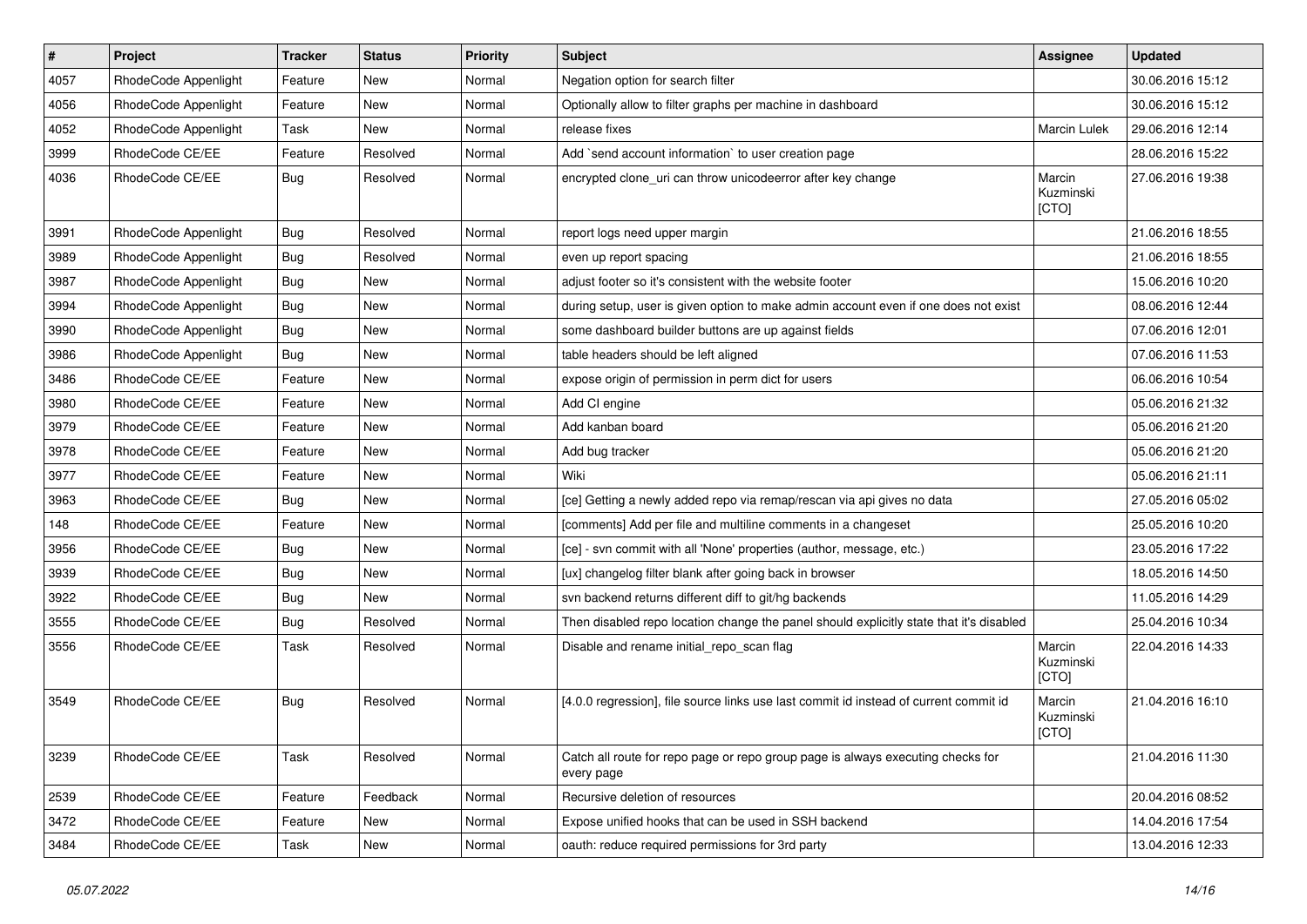| $\pmb{\#}$ | Project                | <b>Tracker</b> | <b>Status</b> | <b>Priority</b> | <b>Subject</b>                                                              | Assignee                     | <b>Updated</b>   |
|------------|------------------------|----------------|---------------|-----------------|-----------------------------------------------------------------------------|------------------------------|------------------|
| 3483       | RhodeCode CE/EE        | Bug            | New           | Normal          | oauth: disable 3rd party registration if RhodeCode registration is disabled | Marcin<br>Kuzminski<br>[CTO] | 13.04.2016 12:13 |
| 3460       | RhodeCode CE/EE        | Feature        | New           | Normal          | [ux, frontend] hide "show more" button when there is nothing more to show   |                              | 11.04.2016 13:37 |
| 3455       | RhodeCode CE/EE        | Feature        | <b>New</b>    | Normal          | [ux] commit message search should render entire commit message              |                              | 07.04.2016 17:50 |
| 3441       | RhodeCode CE/EE        | Bug            | <b>New</b>    | Normal          | [ux] clicking on line in file view scrolls to that line                     |                              | 05.04.2016 13:35 |
| 3373       | RhodeCode CE/EE        | Feature        | <b>New</b>    | Normal          | Allow to create Bookmarks and Branches from UI                              |                              | 05.04.2016 09:21 |
| 3440       | RhodeCode CE/EE        | Feature        | <b>New</b>    | Normal          | [design, ux] mock-up user interface for adding a branch/bookmark            |                              | 05.04.2016 09:21 |
| 3357       | RhodeCode CE/EE        | Bug            | Resolved      | Normal          | switch to sometimes fails to load files metadata                            |                              | 30.03.2016 10:56 |
| 3382       | RhodeCode CE/EE        | Bug            | New           | Normal          | download superrepo with subrepos                                            |                              | 25.03.2016 01:30 |
| 3377       | RhodeCode CE/EE        | Task           | <b>New</b>    | Normal          | extra fields types extensions                                               |                              | 24.03.2016 15:23 |
| 3376       | RhodeCode CE/EE        | Task           | New           | Normal          | Repo action plugins                                                         |                              | 24.03.2016 15:21 |
| 3362       | RhodeCode CE/EE        | Task           | <b>New</b>    | Normal          | auth-plugins, indicate visually that plugin is turned on but NOT enabled    |                              | 22.03.2016 19:03 |
| 3351       | RhodeCode CE/EE        | Bug            | <b>New</b>    | Normal          | Duplicate IP whitelist entry shows error flash                              |                              | 21.03.2016 15:54 |
| 2882       | RhodeCode CE/EE        | Feature        | <b>New</b>    | Normal          | Bulk comment submit                                                         |                              | 17.03.2016 17:50 |
| 3334       | RhodeCode CE/EE        | Bug            | New           | Normal          | Attempt to edit .coveragerc through the online file editor                  |                              | 17.03.2016 13:49 |
| 2944       | RhodeCode CE/EE        | Task           | New           | Normal          | Bump gunicorn to 19.4 version                                               |                              | 17.03.2016 12:58 |
| 3250       | RhodeCode CE/EE        | Bug            | New           | Normal          | Posting a comment message is very slow !                                    |                              | 17.03.2016 12:57 |
| 3260       | RhodeCode CE/EE        | Task           | New           | Normal          | api: expose get repo node method                                            |                              | 17.03.2016 12:56 |
| 3261       | RhodeCode CE/EE        | Task           | <b>New</b>    | Normal          | mousetrap.js bump to latest 1.5.X version                                   |                              | 17.03.2016 12:52 |
| 3333       | <b>RhodeCode Tools</b> | Task           | New           | Normal          | Create rhodecode-tools backup command for backup of RhodeCode Enterprise    |                              | 17.03.2016 12:43 |
| 3332       | RhodeCode CE/EE        | Support        | <b>New</b>    | Normal          | LDAP settings page: Add button "test connection"                            |                              | 17.03.2016 10:23 |
| 5613       | RhodeCode CE/EE        | Feature        | New           | Low             | Feature Request: Issue tracker link in new tab/window                       |                              | 03.10.2021 23:25 |
| 5612       | RhodeCode CE/EE        | Bug            | <b>New</b>    | Low             | CPU cores getting maxed out by VCSServer on Repository Size request         |                              | 03.10.2021 23:25 |
| 5643       | RhodeCode CE/EE        | Feature        | Resolved      | Low             | jump to bottom of review                                                    |                              | 30.04.2021 08:53 |
| 5598       | Documentation          | Bug            | New           | Low             | Typo in force delete command                                                |                              | 19.03.2020 20:10 |
| 4155       | RhodeCode CE/EE        | Bug            | Resolved      | Low             | Date of Last Change is not displayed correctly                              | Marcin<br>Kuzminski<br>[CTO] | 21.01.2020 02:20 |
| 5575       | RhodeCode CE/EE        | <b>Bug</b>     | Resolved      | Low             | Filtering username containing '-' does not work in Admin audit log panel    |                              | 20.01.2020 10:04 |
| 5558       | RhodeCode CE/EE        | Bug            | Resolved      | Low             | Commit compare window covers text                                           |                              | 08.07.2019 18:12 |
| 5536       | RhodeCode CE/EE        | Feature        | Resolved      | Low             | Ability to disable server-side SSH key generation                           |                              | 28.02.2019 13:52 |
| 5522       | RhodeCode CE/EE        | Bug            | Resolved      | Low             | vcsserver fails when url contains extra "/"                                 |                              | 28.02.2019 13:52 |